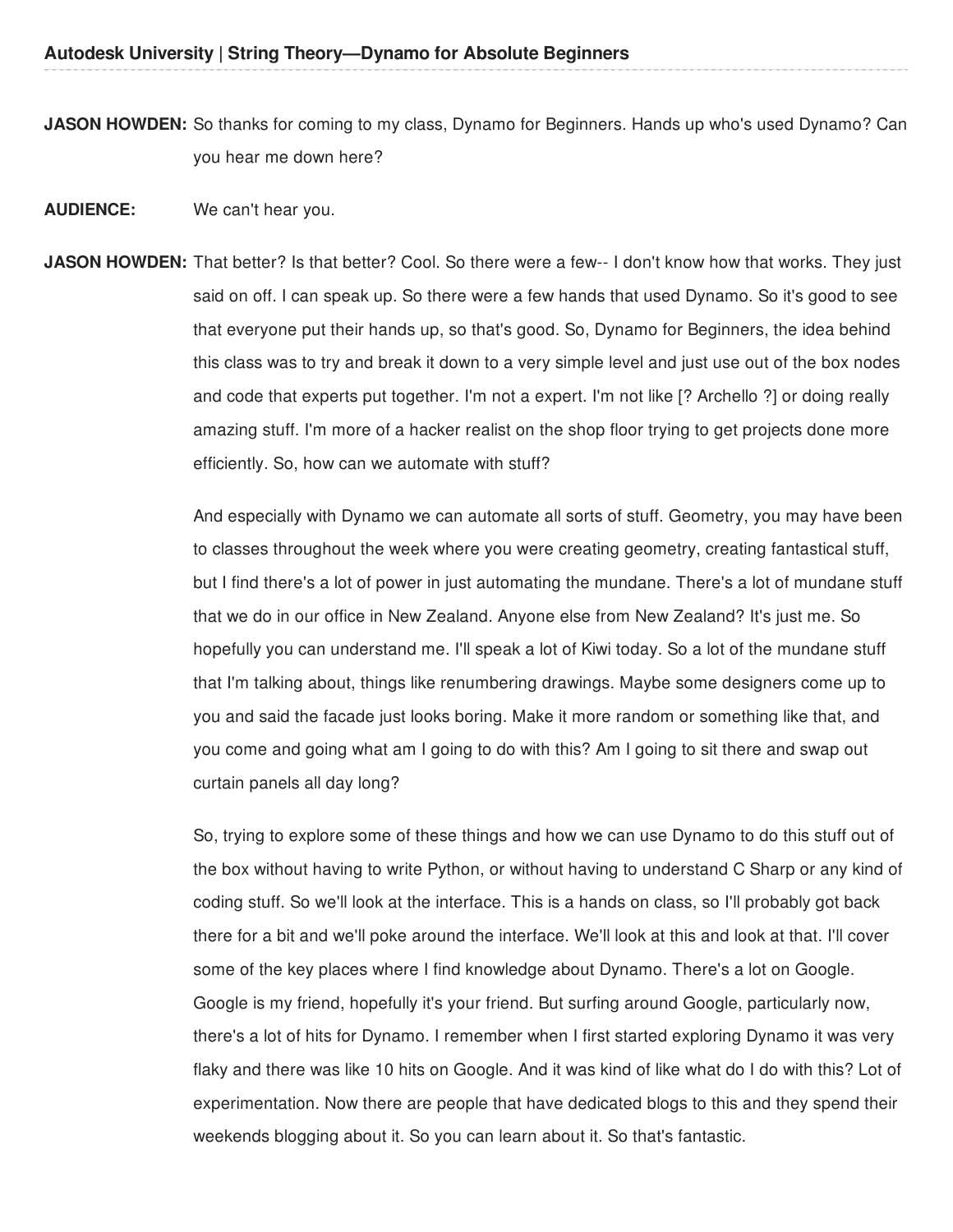So bit of an overview with Dynamo. What is this thing called Dynamo that everyone's talking about? It's not him. I had to put-- it's Vegas right? So I had to put a cheesy slide in, that's Vegas. He's magical. I think Dynamo's magical. It's a application for visual programming. So you take nodes and stuff, you connect nodes together, and nodes are like little mini programs and each little node will do a little thing, and you add them all together and they do a big thing. And you connect these, I guess programs, with what we call wires. That's where the string theory comes from. You'll see in some of the examples that you end up with these wires going everywhere and it looks like spaghetti junction, or a bowl of spaghetti.

There's a wide range of applications. I kind of touched on it. From geometry through to renaming your drawing sheets. Think of it as your assistant that doesn't complain about working overtime. It'll just keep doing stuff all day long if you want it to. These are my favorite websites to get you started. DynamoPrimer, really cool. A friend of mine runs DynameNodes.com. Again, he works in the industry, so his blog is very industry focused. He's Aussie so don't kind of hit him up for that. There are some Aussies in the room. I saw you. It's a small world down there. Archi Lab, he actually writes a lot of code and nodes as well. We're going to use some of them today. Big thanks to Conrad for that. DynamoPackages, DynamoBIM, and of course Google.

So the interface, that's what it looks like. It's kind of five features to it. At the top, menus just like Revit and every other application's menus, menus are at the top. Like how the applications we use, the toolbars, and their icons and do things like save and open. The library is where you'll spend all your day in Dynamo. Kind of in the library looking for little nodes and programs that do things. It's searchable. It's just not as good as Google, but the search at the top, you start typing in something and it'll start filtering the list of the library. So if you want to extract an element parameter you just type in things like element parameter and all the nodes will pop up that relate to that. And then you drag them out and you give them a try. A lot of trial and error and you get there.

The workspace, the bit in the middle is where you kind of create your code, your script. Some people call them graphs. It's just a jumble of stuff is what I call it, in that you want to keep that space clean and somewhat organized. We'll talk a bit more about that in a bit. And then coming down the bottom is where it all happens. There's a button here called Run and it'll run in a manual mode, and an automatic mode. When it's in automatic mode, soon as you make a change, poof it's done. And Revit, when you're starting out switch it to manual. You do want to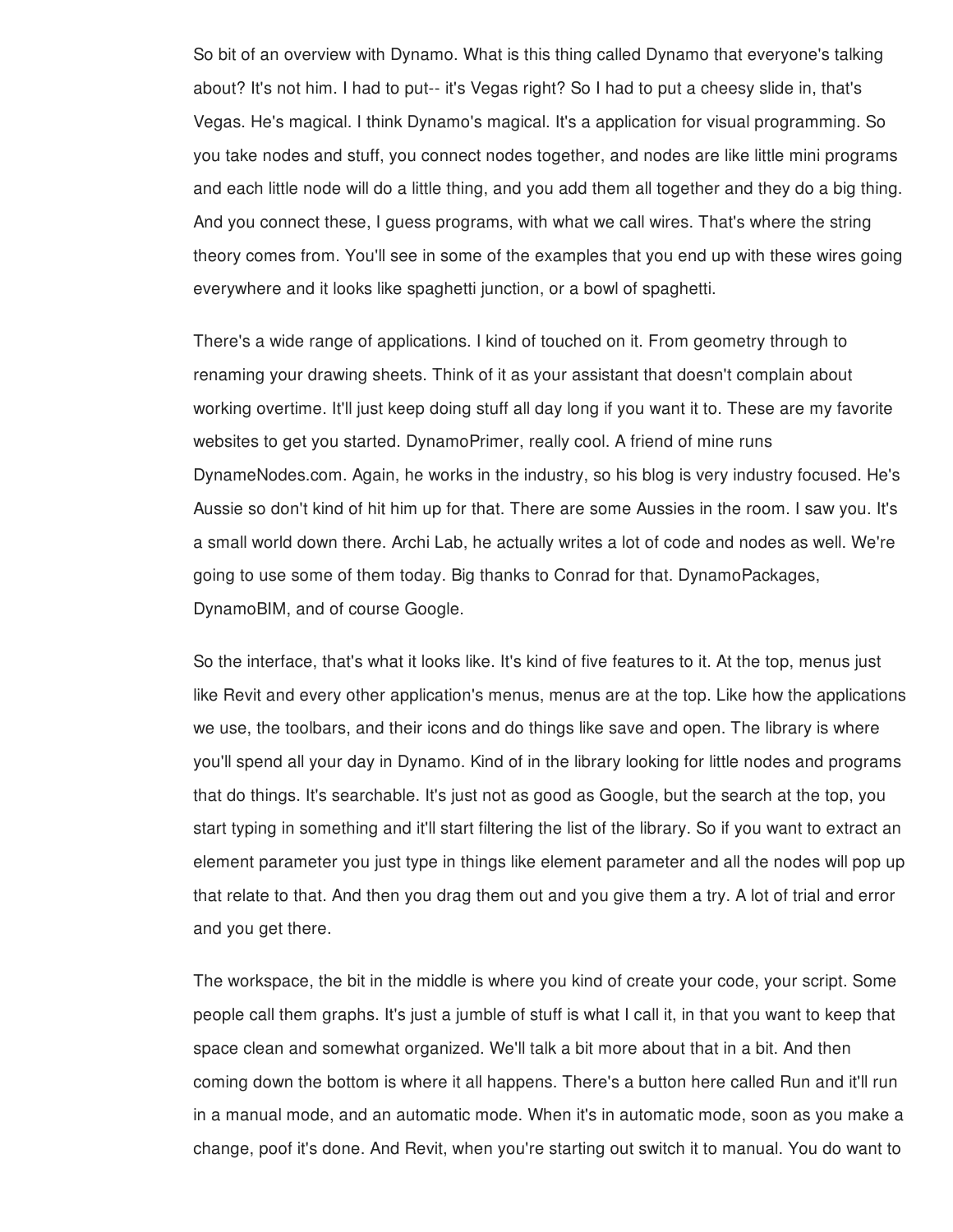be in manual, because you might do something, and poof, your files gone.

So you want to watch that one. So, what are these nodes that I keep talking about? This is one of them. That's a node. That one does points by coordinates. XYZ. So we just put some inputs into that, and then it'll make a point at that location. So hopefully that's not too tricky. So at the top a name. The body of the node. The inputs and the outputs. And the thing I use a lot. That one. I Like that one because you can see the program's working. And if you're trying to extract information, and you're not sure what's going wrong and you're not getting the results, you can go back there and kind of watch what it's doing in real time and you can be like ah, it's erroring on a panel let's missing.

So you can adjust the nodes and the code to suit by understanding and watching these checkpoints as you go through. The wires. That's the little curvy things that kind of connect the input, or the output to an input, and you just kind of in and out, in and out all the way across. Now this is where you need to start to build your code with a flow. You'll know what you've done, but the next person will have no idea what you did before. So if you don't leave some bread crumbs behind, and one of the most effective ones is just to work from left to right, and you're just flowing the information constantly like that, that helps people to follow what you're doing, and kind of understand where you came from. If you start kind of putting a thing over there because you didn't want a pen, you then start looping back on yourself and when you get a lot of wires crossing over you just can't trace to where you got back to.

So just think of them as a continuous stream. The library. So the library has quite a number of parts to it. This is your code library, think of it like that. These are where all the nodes are. At the top we talked about the search bar, and then it kind of groups into these packages. And some of the packages have logical names, some of the packages have illogical names. One of the packages we're going to use is Bumblebee. Have a guess about bumblebee means? Thought so. It's a tool to interact with Excel. So it's not named like, Interact With Excel, that might be useful, it's Bumblebee. And you'll see lots of stuff like this. Like Mandrill, Shrimp, a whole bunch of really funky names. And they make really good talking points at the after functions when you come to events like this.

Inside the packages they'll be grouped into categories and subcategories. So just like an Revit, you go to railings and you find all the bits about that. So when you look at your package you'll find all the bits about that. So under the Revit package there's some things to do with elements, there's some things to do with parameters, and when you go down inside them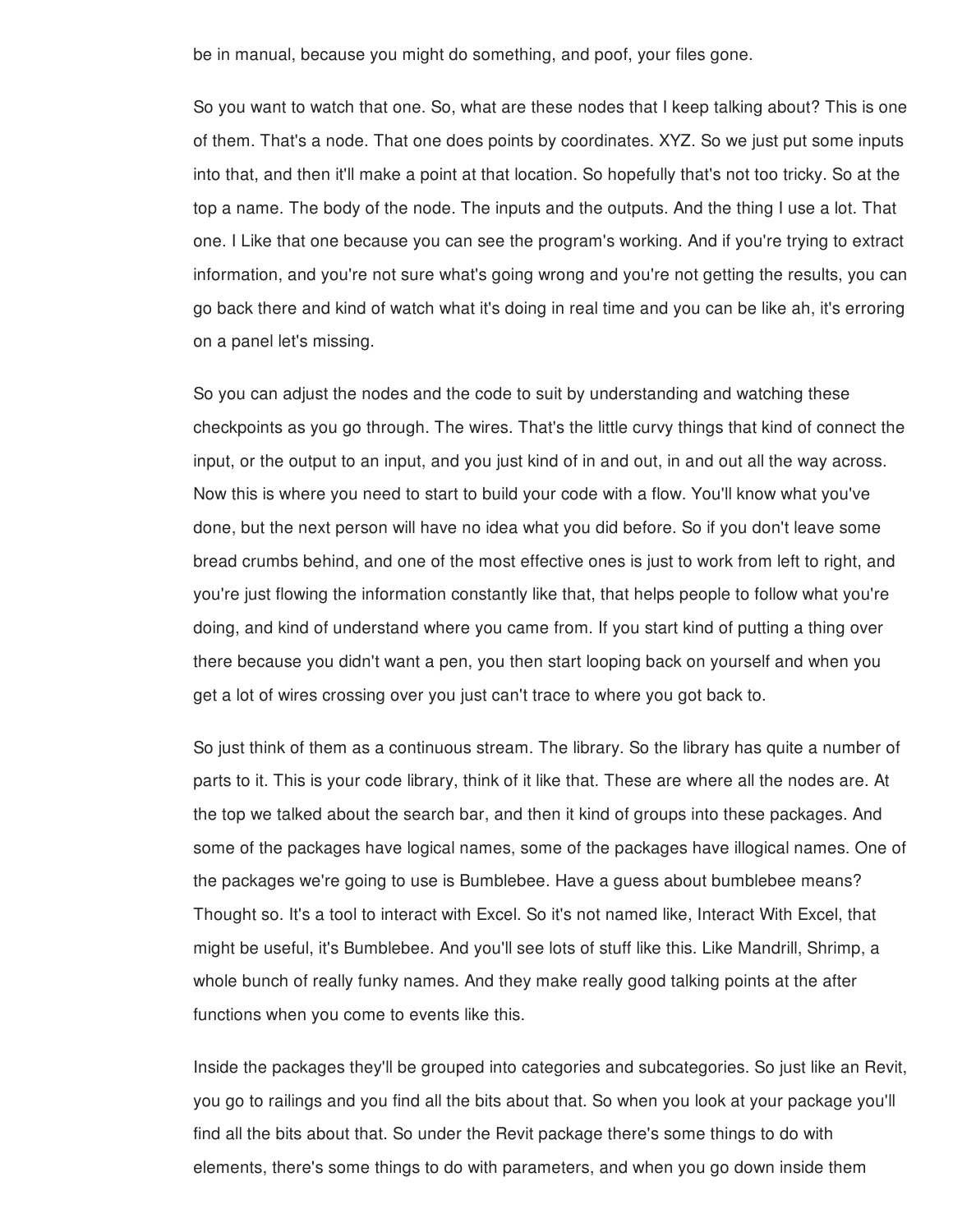there's things like, under elements, there's things like name and then it's like material name and you'll find a whole bunch of packages that relate specifically around those elements and those packages.

And right at the bottom of this library we can search for external packages. So there's a bunch of really cool experts out there that are writing code for Dynamo to help us all do our jobs better, and they're publishing them up there for free. It's fantastic. Like free stuff that you can just download. You can search for it, takes a little minute to search as lot of stuff going up there, And then you can just get busy and get using it. Really neat. These are all the little building blocks inside. So it's a further look inside the building blocks. So you can see we've got points, we've got geometry curves. All sorts of stuff in there. Keeping it clean.

So I talked about lacing the wires, or having that flow with the wires. Something else that you want to do there is to group the nodes and start aligning them. Group them in kind of discrete little packages, like these four things do something, and group them and put a name on that group saying it does something, or it does exactly this. That will help people understand what you're doing. There's also a right-click function to help you align the nodes. I'm a little bit OCD and I like to line them all up. I guess that's old school drafting for me. These groups, so at the top we can put a, I guess a title. And get creative with these. You'll see some of the nodes and packages you download online will have really clear, detailed descriptions.

People spend a lot of time informing you about what these do. And by doing this, it will make it more effective with your code. We have an open code kind a team inside our company where we try and have a, yes, a Dynamo user group and we get together and we have pizza and beer and we talk about the stuff. But by sharing the code around your office, and you'll find someone will pick up your four things, add another thing to it, and do something you didn't think it would do. All right, going beyond what's in the box. This is extending the Dynamo way beyond. So this is this realm of these Dynamo experts. There's a small group called the Bad Monkeys have you heard of the Bad Monkeys? Yes, so you want to follow those guys. They're doing amazing stuff.

And some of the stuff you'll see me use in this class has come as a byproduct of the stuff that they're doing. And one of them is Bumblebee being able to access Excel, and use Excel as a database of information to create stuff in Rivet. It's really neat. The example we're going to do today is make work sets from a template. I don't know if you guys have trouble getting your stuff to get the work set naming conventions applied on every project but I do, and this is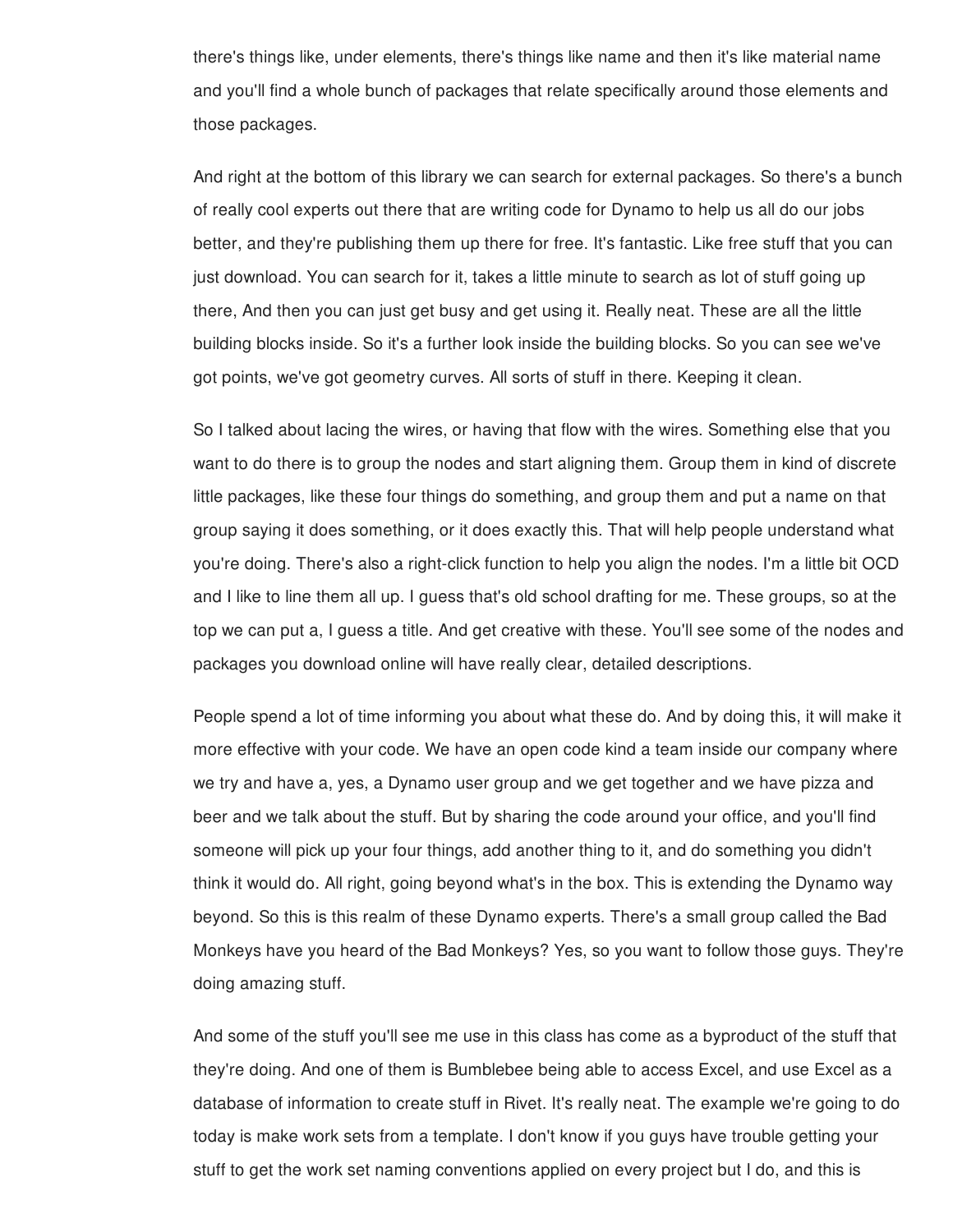solving that. Because I can have the Excel spreadsheets that are on my network, they click this button, and it's all done for them. Clockwork, so see they have these really funny names. So Clockwork is a collection of stuff. There's an amazing amount of nodes and code inside this package called Clockwork. Make sure you install that one. Don't leave home without it. It's got heaps of stuff on it.

Lunchbox. Who brought there lunchbox today? It's got over 8,000 users apparently. That's what it said last time I talked about Lunchbox. I think it was 3,000, so it's just growing and growing and growing. And the types of things that you can do in these codes or nodes for stripping information, reformatting information. Deeper I guess interrogation of the Revit database. Starting to get into some of the API programming within Revit without having to learn C Sharp. So you can pull out a node that says extract element parameters for, I don't know, curtain walls or something like, that that's the type of stuff that we're doing in Dynamo by leveraging these packages.

Dynaworls, this will help you automate your Navisworks workflow. Really handy if you're doing all those class reports on a weekly basis. You've updated your NWCs, you may automate that stuff, and then you're gonna go in there and run all your class reports. By using Dynaworks you can start to automate that stuff as well. So from Revit you can fire up Navisworks, run your class report, and then when you go into Navisworks it's all done. Mandrill I don't have an image of this one, sorry. Mandrill is a graphical interface for looking at information. Big spreadsheets of data is fun, but when you give that to the boss his eyes roll back in his head and you lose the conversation. Taking Mandrill you can take that information and you can turn it into a pie chart and you give that to the boss and he goes, wow, I forgot all this stuff in this corner of the building. That's a fantastic thing for Dynamo.

It's an early stages of development, so if you do play with this, it is a bit flaky. In fact, a lot of things in Dynamo are a little bit flaky, and I'll talk about them. But we're using Mandrill in the office to do a model audit reports. There's some nodes that we've got to look for the number of warnings, error warnings in model files. You tell the BIM guys to clear out their warnings. Do they ever clear them out? No. So now we're reporting their warnings and saying who's got the most warnings in their file? Oh look, you do. And we're encouraging them to clear them out. And you can use it for all sorts of stuff. And a simple dashboard on an A4 page, or on a screen clip into an email to the project manager for that team, works wonders. The files get clean.

Word from the Wise. One of my examples is now broken. I upgraded to 1.2. All the examples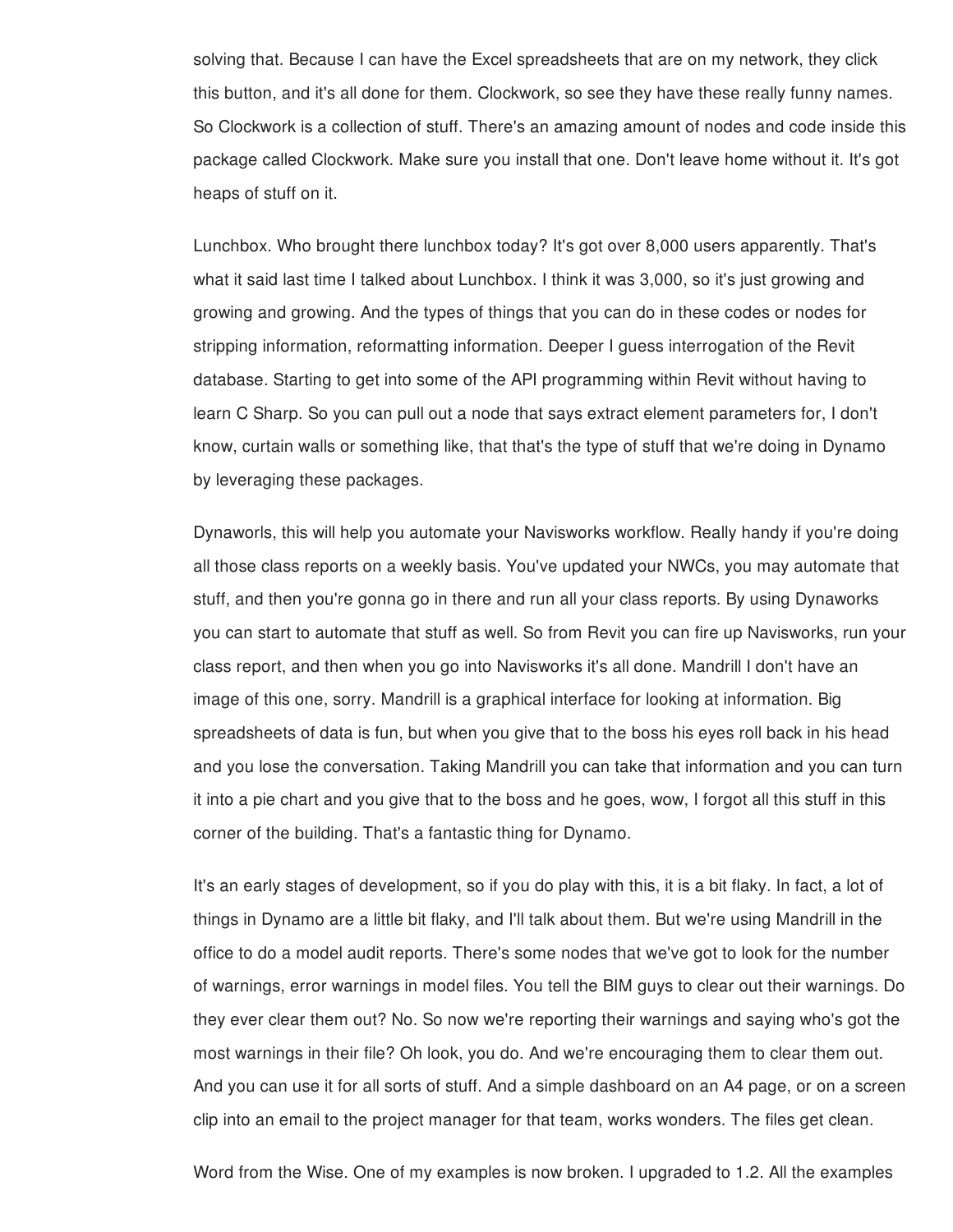that are up in the data set worked fine in 1.0. The last one doesn't work fine in 1.2, and the fourth one I had to call in a favor from one of my mates at the Bad Monkeys to rewrite a node so it would work in 1.2. So I'll upload some new data sets. So if you download 1.2 and want to play with them, they work. And I'll also update the handout as well where they're broken, at the little computer bug. Dynamo is in a heavy phase of development. It's open sourced. That means anyone and everyone's having a go at creating stuff. Some of those people are, I would say, full time kind of coders. They know what they're doing. Other people are like me and they're just kind of hacking some stuff together, and we didn't really know what we were doing but it worked. So we chucked it out there. And then it breaks, and we're kind of like, well it was free, what did you expect?

So back up your stuff and, yeah, just be careful out there when you're getting into it. Because it can be a bit scary if it all just goes horribly wrong, and then you think it's you. It's not you, it's the software, and it's getting better. All right, so I'm going back here and we're going to do some hands on stuff. And we're going to start really simple. The first thing I feel that we should do is kind of select something. So we're just going to walk through selecting a basic element, it's a curtain wall, and I'm going to look at different ways that we can select the element. And they're going to extract some information from their end. The idea behind this is to show you within half a dozen code, nodes. We've made some code to select some elements, and we've looked at different ways of selecting those elements, and extract information from that.

How you apply that in the real world could be extracting information for your interior's team, on the number of chairs for this type, with this color material, and really extend beyond what Revit can do in a basic schedule. And then you can start to leverage it even further than that. And we'll look at randomizing a facade today as well. So this is a snapshot of what we're going to have look at. It's not as scary as it looks. So this first piece here, this is just the selection nodes. And there's three different ways that we're going to look at selecting a node. The first one is just kind of select, and you go to the model environment, you click the wall that you want. So it's kind of got a manual process to it.

The next one we're just going to grab everything that is a wall in the file. And that'll just go and find all the walls. And then this other one is find all the walls of a particular wall type. So there's lots of different ways that you can select and grab stuff. In the middle, we're going to go grab a curtain panel out of the walls. I've chosen curtain walls because you can do so much with curtain walls. I think they're one of the most useful features of Revit because they can do more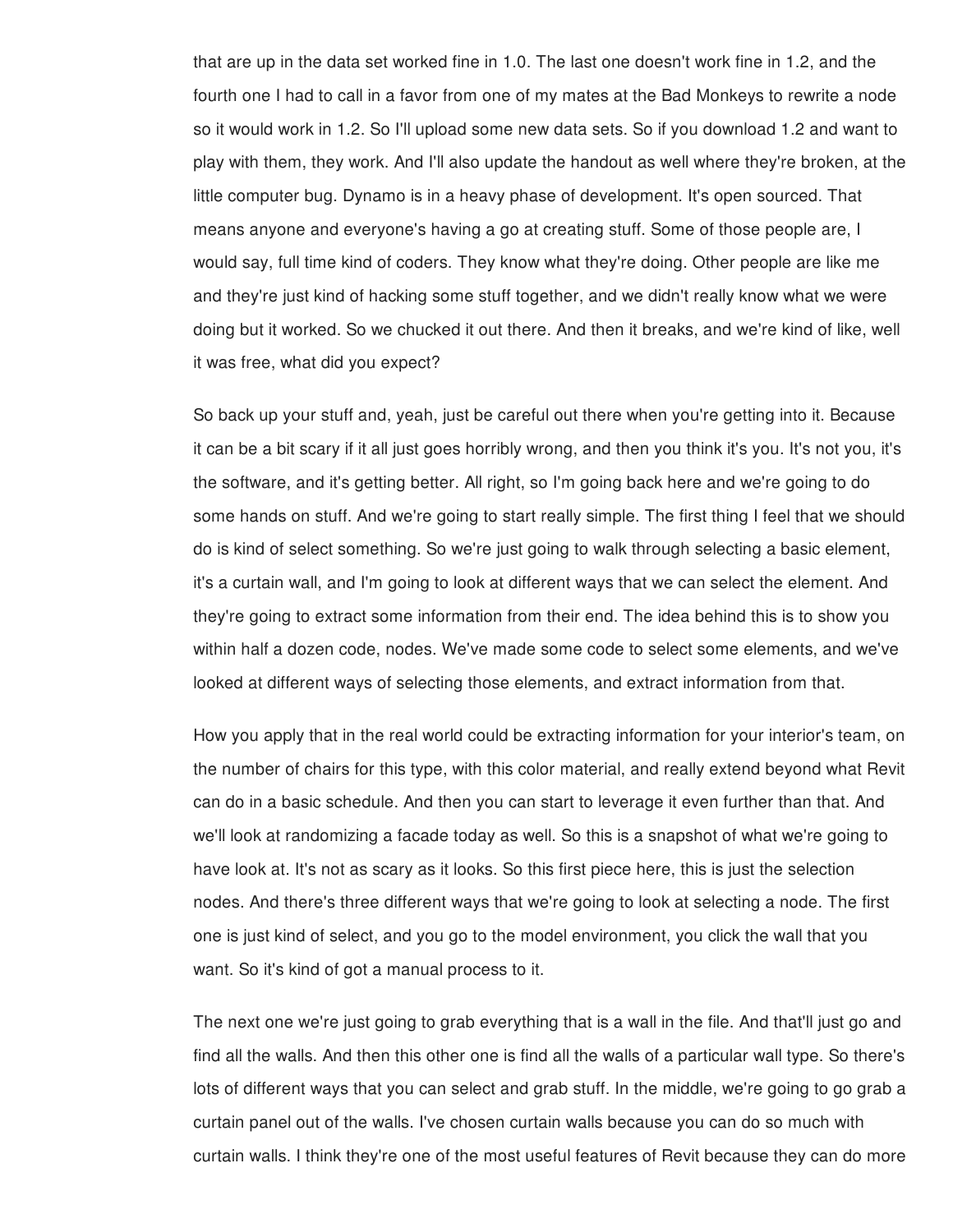than just be panes of glass. And then we're going to add some nodes at the far end to extract information out of those curtain panels. And the example I've got there is just a basic material, and a basic area of those. So we'll have a look at that.

Can you still hear me? So, this a little example. These are all in the data set as three curtain walls, and there's about 1,200 curtain panels in here. So Dynamo under 1.2 installs under manage. It's kind of over here at the end now. I don't know why they did that. I guess you can manage Revit with it. Used to live under add-ins, and from time to time it would jump in and out all over the place, but I guess this is where it's living now. I'll talk about Dynamo Player at the end of the session. So I just click on Dynamo, the interface will start up. You get a bit of a dashboard approach to the interface. You can have a new piece of code. You can create a custom node. That's an advanced class. We won't look at that today. And there's some quick links to discussion forums, the web sites, bits and pieces here. And your recent kind of codes and things that you've been working on here.

I'm going to cheat. I'm going to use my examples. Because then I don't have to be searching for things. But to search for things when you've started a piece of code, you just simply click in the search bar, and just start typing. So if you wanted to find the name of something you just start typing name, and it will pop out. Now something that you've got to really watch out for when you're learning Dynamo is you got to read these bits down on the bottom here. See this is wall type Revit. Material Revit. So that's for a material name. You can see there's like, I don't know, 50 names of things. Not always is the name node that you drag out the nerd that you want, unless you read the little bit below. Inside the screen itself, you see I've got it set to manual, that's just a drop down. Got the Run button. And up here on the side we've got a zoom interface. So if you select a node just click on it, it will go blue. This kind of zoom to fit is brilliant because it will zoom you in to where you want to be.

Click away. You can use it like a zoom all feature. You've got a pan feature here. Mouse wheel in and out. And up the top here when we start to make some 3-D geometry we can visualize the 3-D elements that we're working on as well. So when we start to make things, and they have a main three dimensional context to them, we can start to look at that. So as you're building the Dynamo in a geometry sense, you can see a bridge unfolding in Dynamo, then when you hit run it's kind of in Revit as solids as well. So that's really neat. So you can see what you're doing. And you can switch between the graph interface and the 3-D interface there. All right, so, you can run, if you have two screens you can run it on two screens, away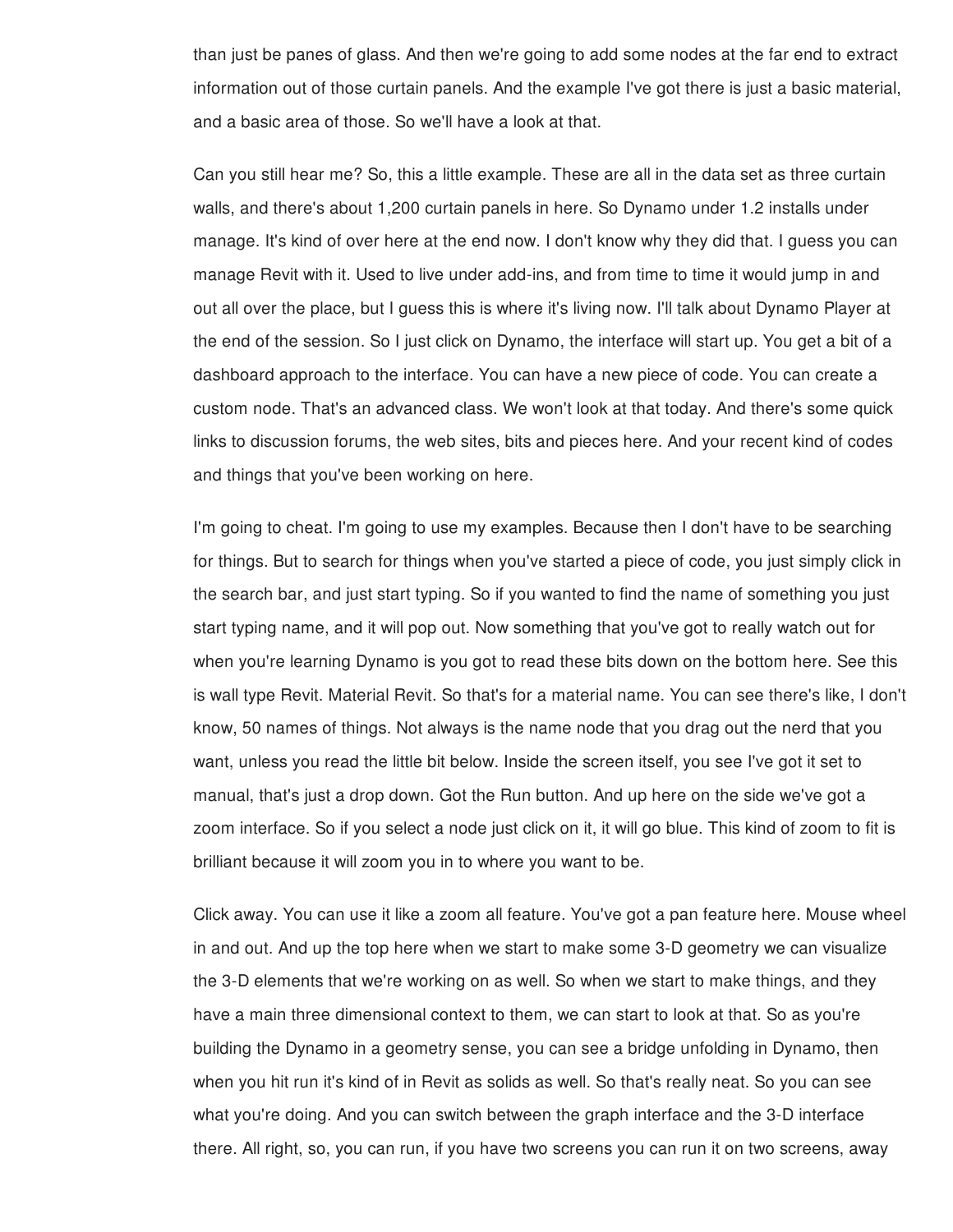you go. And basically if I select on that select element node, I can go and select on the wall. And I've got my element ID.

So I've selected our wall. And I think that's kind of like writing your first piece of code where you go hello world. We've done something. With that element ID I can then pass that across. So that element ID is then kind of the output to the element, and from that element I can pass that to another node and the thing that I can pass it to is to a node that's going to extract curtain panels. So it's saying curtain panels by elements. I've already got my element. Pass it over to there, and if I run after I've connected that, it'll update the next piece of code. So the next piece of code will fire, and I've found 380 panels in that piece of curtain wall. And that might be enough for what you want to do. You might want to just count the number of panels in this wall. That's 380.

It's better than one, two, three, four. Another way of doing it is to use a node that looks for categories. And a node that looks for categories does actually look for all the categories in Rivet. And you can use it for finding stairs, doors, floors, walls, everything. Because I've hit run, it's found all the walls in here, and if I was to take that and pass it through to the element, elements by category it'll then find the elements of that category. So if I connect that one up to that one, it'll find all the walls. And then I can pass that one up to that one, and run again, and it starts to get all the panels of all the walls in the file. So I've got three walls. It's found the three elements, and now I've got 1,200 panels.

Another way of finding this stuff, because we're dealing with walls and things that have types, is we can use say a wall types node. And to find this kind of stuff, you just walls, or wall, and you'll find all the nodes that relate to that. And you can see the icons are starting to change as well. The built in icons start to have pictures these days that relate to the, I guess the application that they're running. The wall nodes look like little walls, and the Clockwork ones, they all have these like little clockwork cogs. So some of the developers are getting quite creative with their branding, and running that right through, it really helps. So I can select all the wall types by choosing the drop-down. And it'll list all the wall types that are in this file.

If I pick my curtain wall type, and pass that through to node, this particular one as a custom node. I think this one's from Clockwork. It's going to find all the elements of family type universal. So if we start to look at things around, say families, and we go by type, see that there's all sorts of different nodes that are very functional, that will work for stair types or ceiling types or roof types. So using some of these third party applications or packages like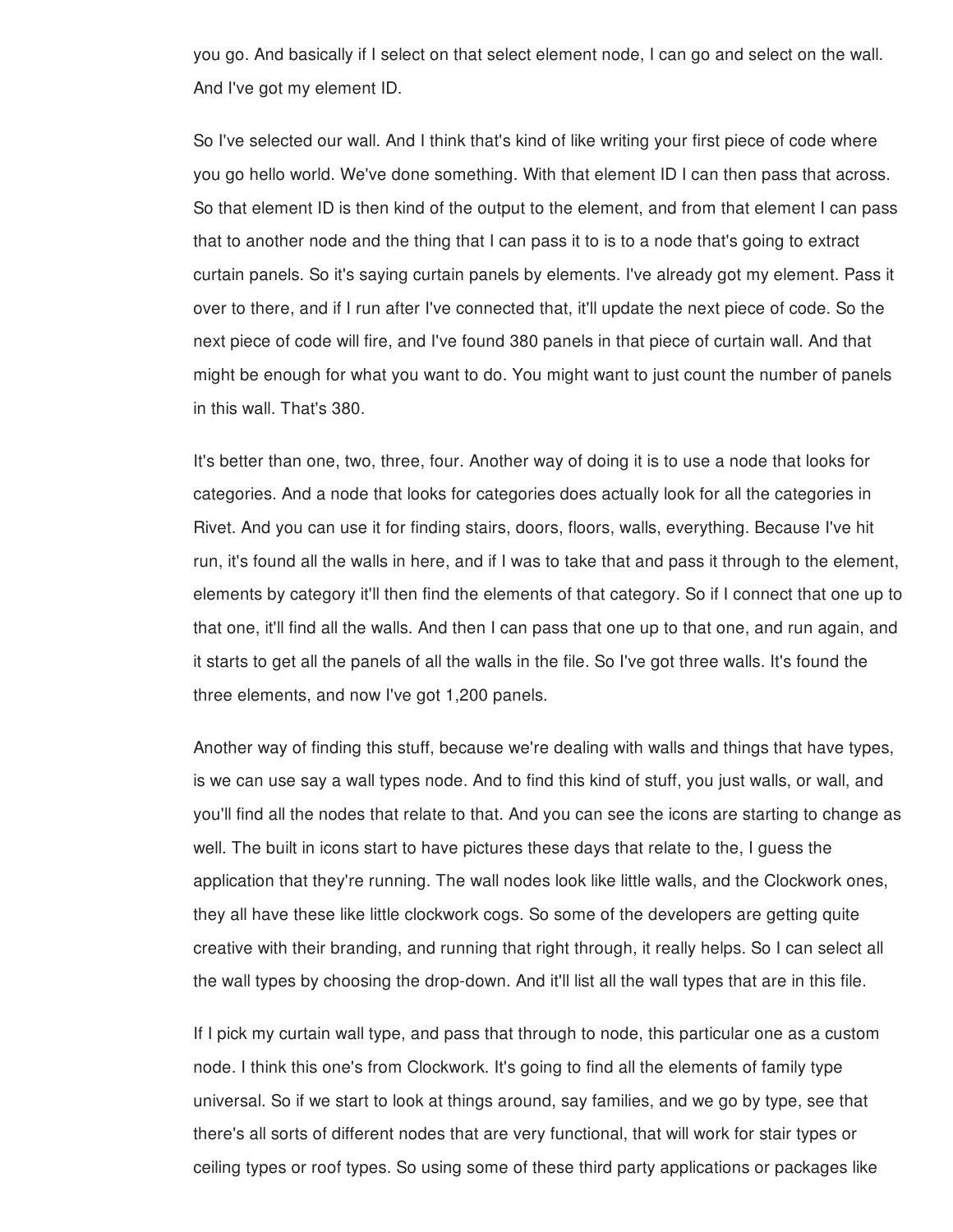Rhythm, Clockwork, Lunchbox, you start to expand the basic functions out of the box, and you can get a node that is universal. So it doesn't matter what you're sending into it, that one node can be used for it. And that really does help.

This particular node has a toggle with it, and the toggle is going to accept a boolean function. So that bowl is for a boolean, and a boolean is on off. True false. And by default when I hover over there it's saying it's true. So it's going to run. So sometimes you may want to sit this note not to run as part of your overall package of code, and sometimes you may want to run it specifically. And then I can pass this one, the elements of this back up to my panels. Click run, and I'll get the same because the three rules are of the same type in this file. So that's kind of cool, but what do we do with it? That's probably the question. One of the things we can do with it is find the material type of each of those panels.

And we can use a node. One of my favorites is another one from one of those packages, is to get the parameter value by name, type or instance. A lot of the other nodes within Dynamo out of the box will either be for type, or for instance, so then you might miss some of the information. So it's really important to look a wee bit deeper than straight at first. And then I can pass the curtain panels up to the element. And then it's looking for a parameter name. Now one of the tricky little things with Dynamo that was a new feature a few versions back, was a code block, and a code block is, I guess, a generic input. It can handle code. So if you know how to write Python and stuff like that, you can copy paste Python directly into this code block and run a program. Create it right there, right then. Or it can be just a simple input, data input type.

And one of the simple data input types that you can do with it. So to get a code block, double click on the blank screen. The code block will pop up by default. And one of the things that you can do is you could put like, 12 in there, and there'll be the number 12. Whereas previously you had to use a number node, and then you put an input into a number node to turn it into. So this code block is basically removing the need to have two or three little nodes to do one function. And to write text to look for something that's like a string, you put the quotes in there, and you might look for something that was say glass. If there was a parameter called glass that would find that. So there's lots of little things you can do with these code blocks.

We got one here, material. If I can just connect that with that parameter name. And then run that, it will start to produce a list of the materials. And it gives all the IDs for those. Then what I got to do to get the information out in plain English, is I want to look for its name. So one of the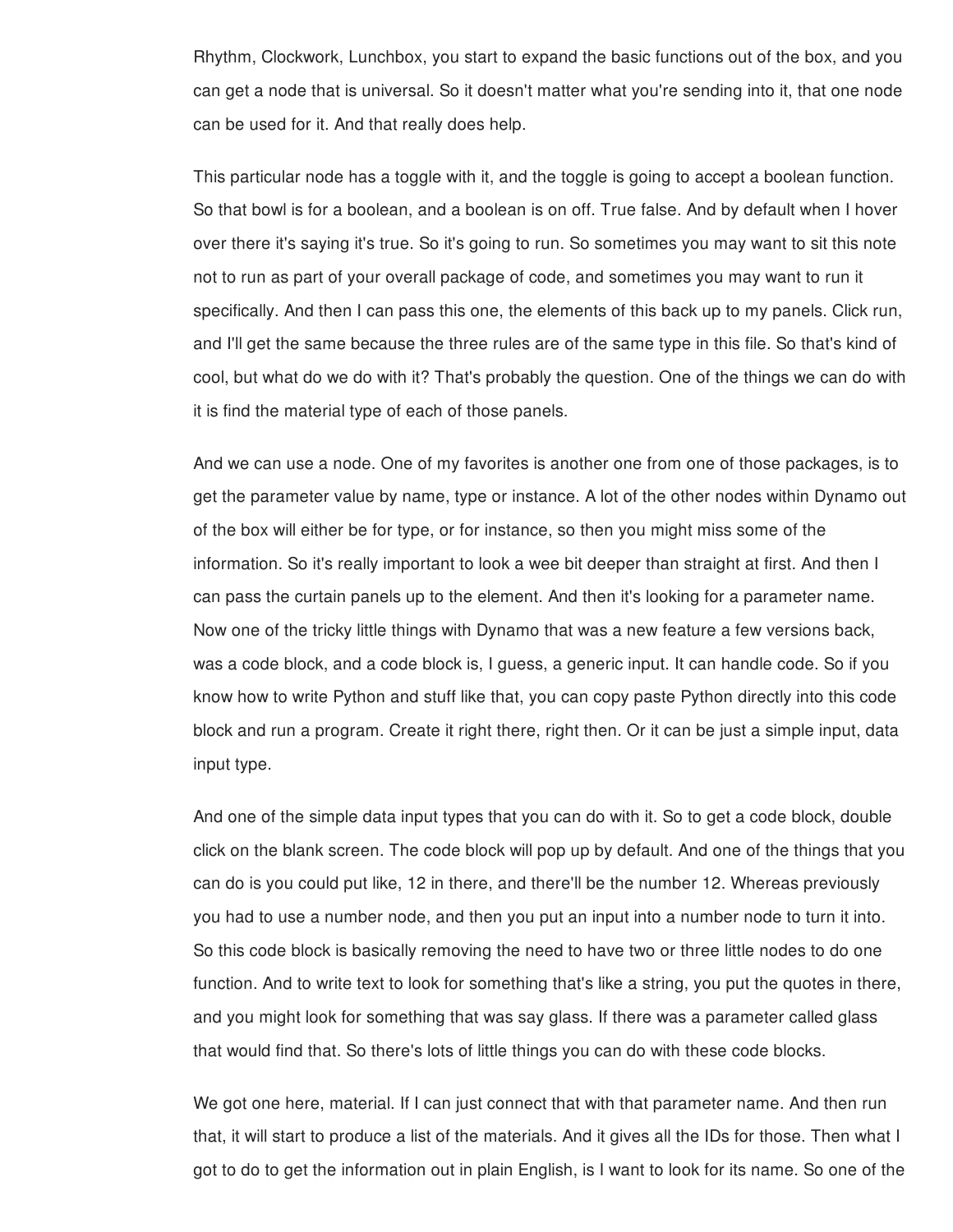nodes I can use is element name. And that will return a plain English string. And I can connect the element IDs of the materials, which were the numbers present there that are highlighted green, that's the material ID number, into that element. Click run. And that should give me all their names. Clear glass, glazing. All the way down. Now one of the things you can do with this little fly out, when you hover over the there and you scroll down, you get the pen icon. Pin there and the list will stay up. That's really neat. And a new feature in Dynamo 1.2 is this list levels.

So the list levels, level one, that's the lowest level. Level two, and depending on how nested your list, is you'll have level three, level four, and you can extract this information at a list level now. Previously you had to kind of get element at level, and you had to write several nodes to get to that level, and then several more nodes actually extract that information. So the guys are trying to make Dynamo easier and easier and easier to understand at a level that we function at. I can take the same node, connect it over to an element here. Connect the area to here, and start to extract the area values now. So I can see all the areas. And some of the other things that we can do, is we can start round the areas. If we needed to around the areas we can put the number in here. We can set a precision, and we could do some rounding on those. And it might complain.

So Dynamo I will give you a complaint message like this. The node will go yellow, and then the little warning box, it'll say hey, I haven't been able to do something. So that's what that means when you have something go wrong. It'll flag up yellow, and the little flag will come up and say hey, you asked me to convert something, but I can't convert that. There's something in that list that it couldn't convert. And it's probably that one of the areas is zeroed out, and it can't round the zero. Because if I look at the list, you'll see that it's rounded some of the items. Now if I scroll down far enough, I bet there's one in there that's zero. It doesn't necessarily mean that the code is broken. It's just giving you a warning. That's kind of our first step.

So, working with lists. One of the things with Dynamo that I think is often, misunderstood is probably how I'd put it, is people think it's really complicated. I don't think it's that complicated when you understand that Dynamo is just managing a list of information. You saw each of those nodes was returning a big long list of stuff. Essentially that's all we're doing with Dynamo is we're managing a list of information. And that list of information could be points on geometry, it could be parameters about geometry, it could be information that is contained in parameters. And if you want to sort that, all you we need to do is sort the list. If you want to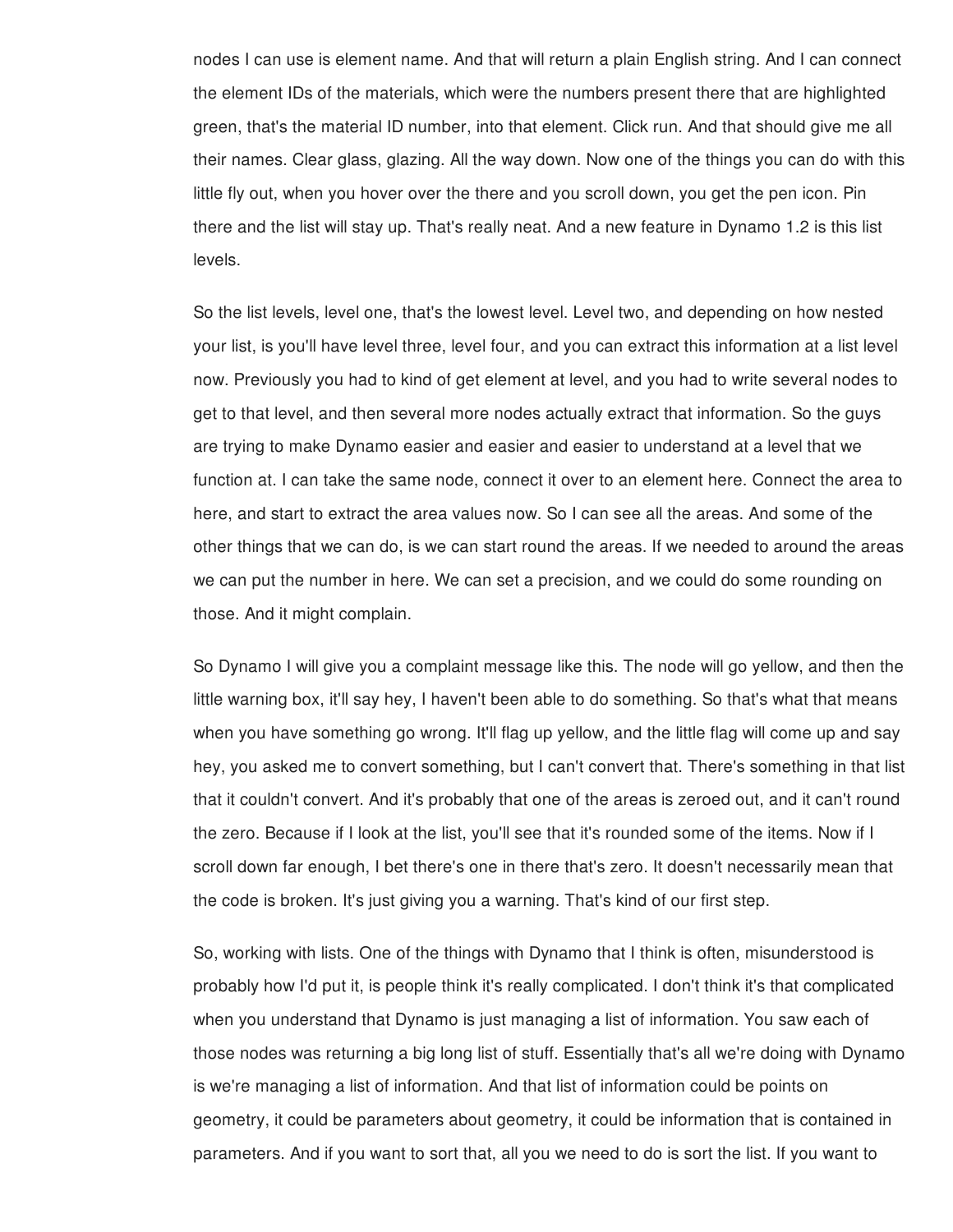pull stuff out and move it around, you just want to pull it out and move it around in a list context. So understanding how lists work is, I think, the key to getting the most out of Dynamo.

And I've got a good little example here that we'll look at, where we build a simple list to make a circle, and extrude that up to make a cylinder, and all those points are contained in a list. And then what we'll do is we'll look at what happens if we reverse the list, and if we stagger the list, and how that interacts with the geometry. Now I've played this little example in another location in the world, and they thought this example was probably the best way of describing what's going on. Because a lot of people were looking for the twist in my geometry function, but you're really wanting to manage the list of information when you're dealing with Dynamo. From where I sit and understanding it all. So we're going to start with making an origin point, then we're going to put a circle on there. Then we're going to copy the circle m and we're going to create a cylinder.

So something's different this time. I've gone into the family editor environment this time. So I'm going to make some geometry. And the easiest why I'm going to make it this way is just in the conceptual mass family editor environment. I'm going to make some dots and the dots are going to appear as a little cylinder. If I zoom in far enough we'll see it as a cylinder. It's going to be really tiny. Put that there. All right, so first things first, we're going to start with a node that's going to place our circle somewhere. And we're just going to place it at 0,0 right in the middle of the universe. And to do that, I'm just going to create code blocks. So double click, create a code block. I'm going to put zero in there. I'm going to take the zero and put it in the X, the Y, the Z. So I'll put it at the center of the universe.

And if I run that, there's a little dot. See the little dot? That's all it's done. Now this point I'm going to then use as the origin for a plane. So I'm going to take that point and I'm going to parse that into the origin of the plane. Because I want this to be the center of the plane that I'm going to draw a circle on. And we won't to see a plane, so there's nothing to really run at this point. And then I'm going to draw a circle on that plane. So I've got a node, circle by plane, and a radius. So I need to input their information. So I've got my plane. I clicked the plane to the plane. And I want a radius. And I'm going to place a radius of 50 units. So it's going to be tiny. And then if I click run, it's made a circle. Now there's some other nifty stuff that we can do with their geometry. One of the things that we can do with their geometry is translate, or move my geometry.

So I'm going to take the geometry that I've just created, and kind of copy that into a different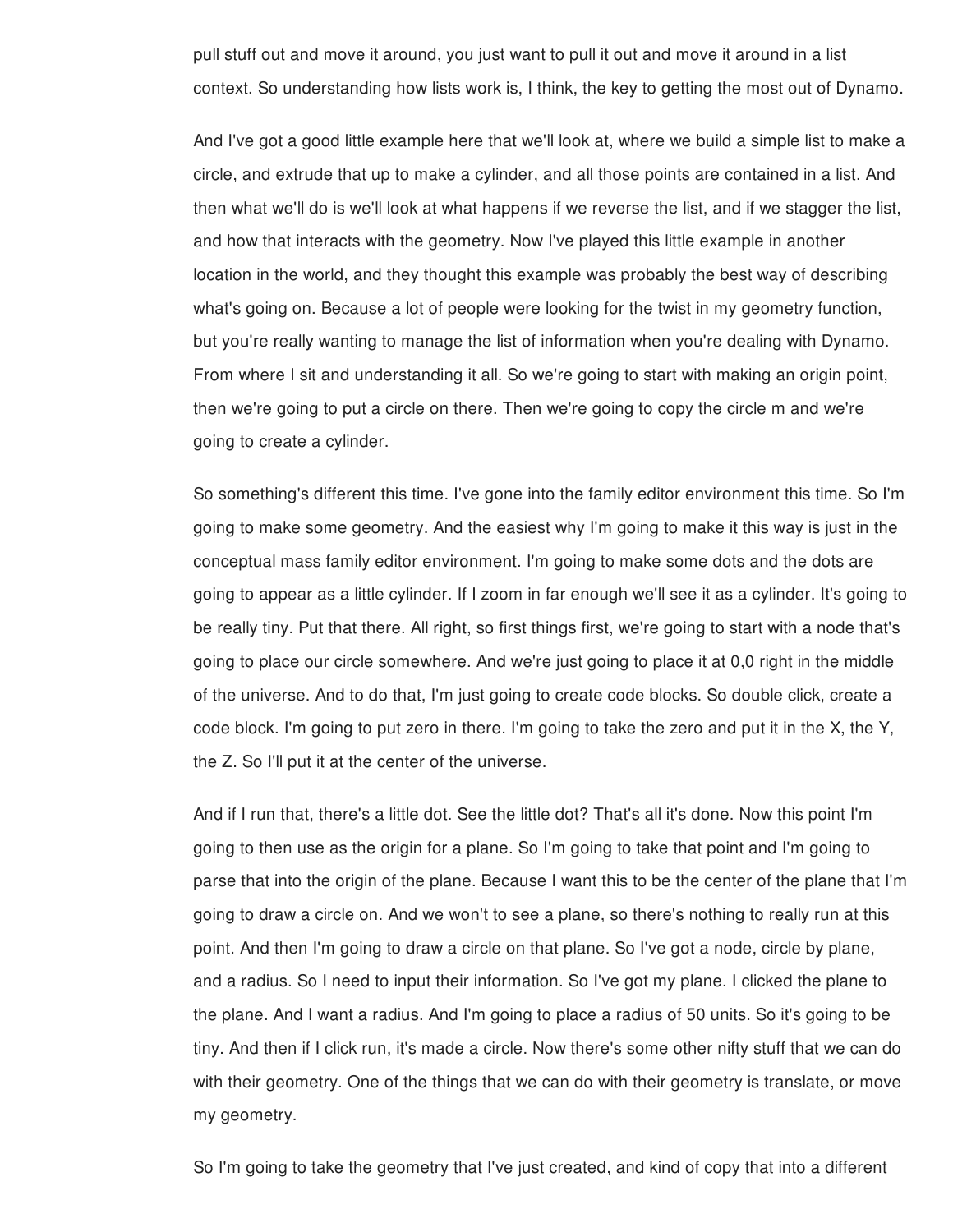spatial context with this node. So I'm going to write my circle, because that's the geometry. I'm going to put it into the geometry here. And if I want to make a cylinder, I want to move it up in the Z direction. So another simple node block, double click. I'm going to move it up 100 units in the Z direction. And if I click run again, I should get another circle 100 units up above it. Starting to make some sense? Right, so the next thing, to turn this into a cylinder and start to do things with it, I want to add some points to the cylinder. And what I can do is I can use a node that will create a point on a curve at a parameter. So I'm going to take my curve, my circle, yep. So this one, that's my circle. I'm going to curve it into three. So that's my curve.

And I'm going to place my points using a piece of design script. So I'm going to place a point between one and zero so it's at one point, and I'm going to place that at intervals of 30, and at a total number of 30 around my circle. And there's different ways that you can format the design script. If you use the little tilde, the little squiggle, that is like approximately at this. So you can use that as a spacing. I want to place my chairs approximately a meter apart, and then depending on whether you select a line, or a floor, or a room boundary or something, it'll go and start placing all the chairs roughly a meter apart in that space or zone. So that's how you can use the design script to start to place things. So if I connect into my parameter as the rules to place a point, one point, and 30 of them around that circle and hit run, I should start to see some points. They'll be small. It'll get better once I've connected them to the lines, we actually see some lines. If I then connect and do the same thing to the top circle, I've then uncreated points around the top circle and the bottom circle.

And I can then start to lace those into some lines to connect the dots. So I'm basically going to draw some lines from the bottom circle to the top circle all the way around. I need this one. It's all right. That one goes into there. Bottom circle, top circle, there we go. So I've got a basic cylinder. And you can see in this Dynamo area now that I'm working with geometry, about the geometry behind, and also in Revit. So one of the things that I can do, and talking about that list management and why we're looking at this one, is what would happen if I just adjust that list of points? So I've got my list, if I look at my list, there's my list of points, for all of those points on that circle. And if I was to do a simple list reverse on there, so I take those points as a list and put it into this node called list reverse, take them out, put that back into there. And then run that. I reverse the lines and I'm starting to make the geometry do different things just by managing that list.

One of the other things that I can do, is there's another node called shift indices. And that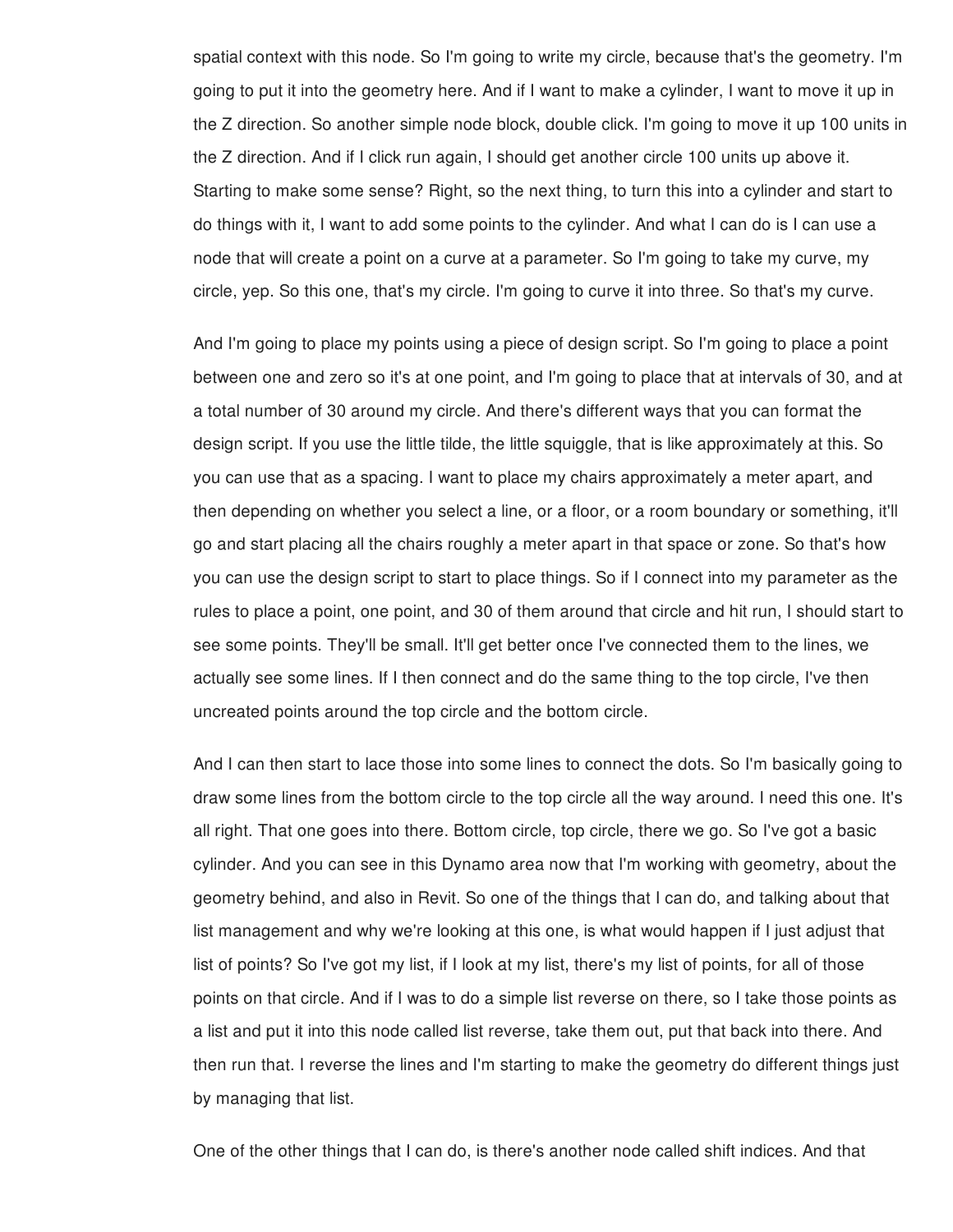basically is taking the point and it's shifting the list by a factor of something. So factor of 10s. So instead of going to the first one, go to the 10th one, or go to the ninth one in my list. I'm going to move my list by a factor of 10. So I'm going to take my original list. And with a code block, double click code block, into there, that's the amount. And then take that list, and put it into the my start and hit run. I've now twisted my object. So just by managing the list, I'm creating different forms. And I think this is the easiest way to describe how the lists actually run in Dynamo. And how you can use them to control things. So far so good? Too fast? No?

So onto the curtain wall randomiser. So this comes from a real world scenario. I came back into the office on a Friday night, we have drinks on a Friday night, do you guys have drinks on Friday nights?

**AUDIENCE:** No

- **PRESENTER:** No? Come to New Zealand. We're looking for Revit people. We got drinks on Friday night. The catch, there is a catch, we have earthquakes a lot. They're big, and they kill people. But we have drinks on Friday night. And we need to rebuild everything that has been destroyed, and we're rebuilding it all in Revit first. And then for real life I need to have it fall down again.
- **AUDIENCE:** Job security right there. [INAUDIBLE]
- **PRESENTER:** Oh, just the lines. Yes, so it was just lines. You could then go on and connect it to solid geometry and keep going with that example. So think of analytical lines for structural analysis, I could then go and connect those points to structural columns or beams, and it would do beams that were twisting around just by picking out the start and end point of those nodes. And all I'd need to do is just grab the family and say start point, endpoint on the same thing and it would wrap them around. So on a Friday night came into the office, there was an architect sitting there, he was having a problem with his facade. We do a lot of curtain wall facades in New Zealand, and we like to make little curtain wall panels that look like ceramic tiles, and they have different shapes and stuff and then mix them up and jumble them around with clear glass and bits and pieces. And the issue he was having is he only wanted to have 20% of this type randomly displaced, and 30% of that type, because he liked that one, other places, and then he wanted the rest to be all clear glass. And he didn't really care for what pattern it made, he just wanted to see options. And I was like, oh, that'd be easy. And after a few more beers it was kind of easy. So this is the basic premise of this one. So we're going to select a wall, we're going to interrogate the panels, and then we're going to look at the panel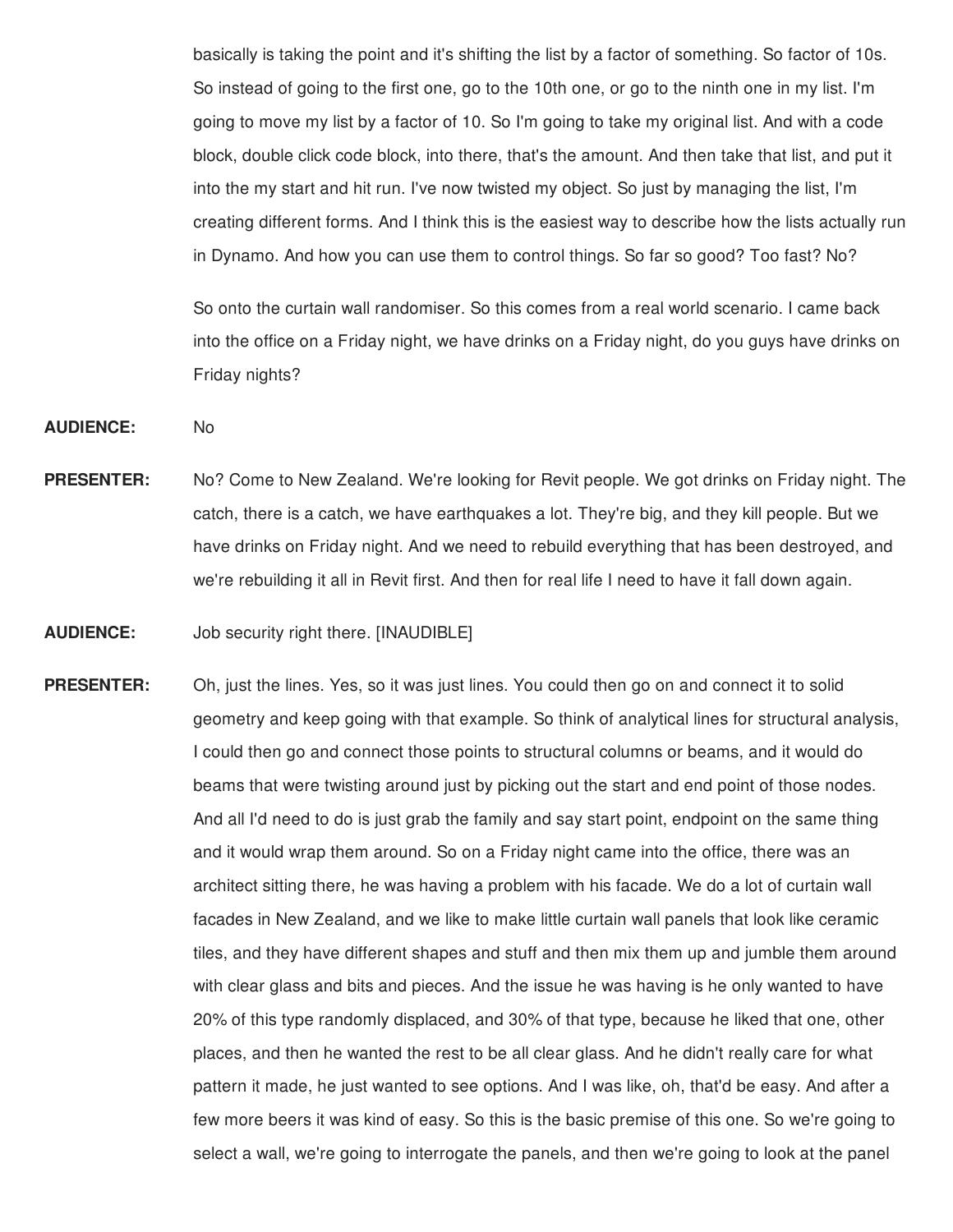types, and then we're going to change them, so we can explore how we can change all the panel types across the wall. And then we're going to take this piece of code, and we're going to extend it a wee bit further. So this is how far he got, and then I came along to solve his randomization problem. And we added a number slider. The number slider is useful for when you're doing randomized code, because you need a seed number to randomize stuff. Nothing in computer speak is really random.

You just change the number it starts at, and it shifts its kind of logic a step. So that's a seed number. And then we kind of pass that off to jumble the facades, and we've built a bunch of code or nodes to select the list after it was randomized. So to get the first 20% to the list, the second 30% and so on and so, off and then apply the panel type he wanted to that list. And then if you repeat that, you can have several different panel types, and you can adjust the percentage of panels that you want to select and make that type, and then by adjusting the slider bar you can just randomize that list so it actually randomizes the whole facade.

So we'll have a look at this one. I think it's quite fun. It's the same one. Yeah, that's talking about how to build the next piece of that one. And I'll talk about that down here when I actually do it. Again, all these examples are in the data sets that you can download. And there's like a complete one, and a start one. So you can kind of just use the end product if you want to randomize your own facade without needing to build it. Or if you want to build it you can build it. So I'm just going to start with these three pieces of curtain wall like we had before when we interrogated them, and we're going to use a lot of the same functions as that very first kind of select elements step. So into Dynamo. Wrong one.

All right, so the first kind of step that I just want to show you is how to select the element and transform all of its panel type to a different type. So take the basic select element thing that we talked about in the first instance, and we're going to pass that over to the curtain wall panels. And we're going to take the curtain wall panels and then pass them over to the elements. Right, let me just find where I put them. Here they go. No, not that one. Further over, sorry. This one here. So you can go and copy paste in Dynamo. Just control C, Control V. I'll put it up here for now. So I'm going to take my elements, and I'm going to, with this elements, I'm going to set a parameter. And the parameter I'm going to set is the type. And then I'm going to use the family types to find all the family types of my curtain wall more panels, and parse that into the value.

So double click for a code block and type. So I can connect that into my parameter name. Got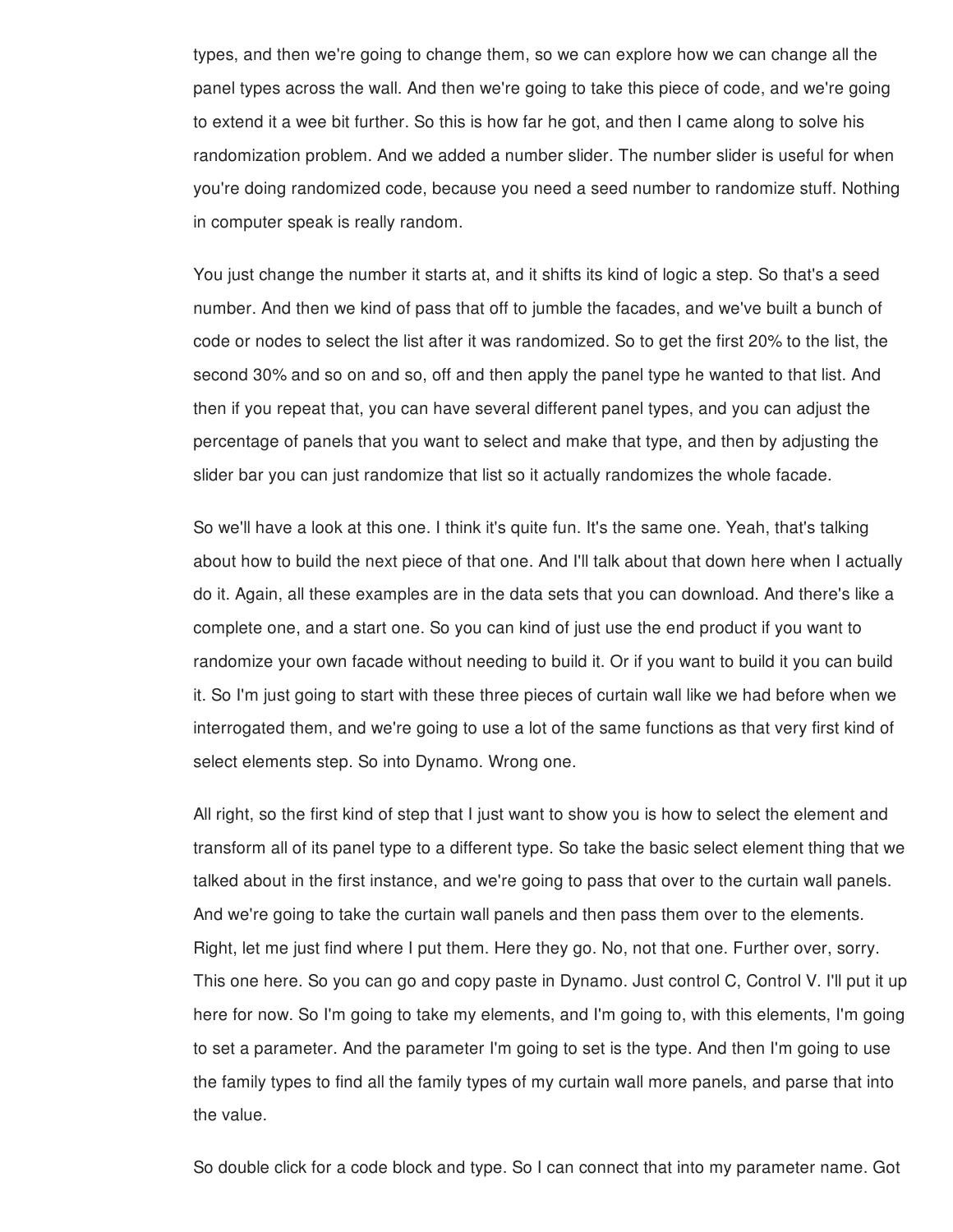my curtain wall panels going into the element. And now I'm just going to steal this one. Control C, which is by family types. Put that here. And with the family types node it will find all the family types that are in your project file. So if you're dealing with curtain wall panels, make sure that you're selecting the curtain wall panel type that you want, not a railing type. Because it will complain. And I can select say red. And I can push that into the value. And if I select that element, hit run. It's now red. Cool. First step. So I'm just going to unplug those ones for a wee bit. I'll move them out of the way.

Now with that list of information, one of the things that we can do with that list of information is use a node to randomize the order of that list. You will find when you Google and search on the internet there, you can use a whole bunch of complex nodes to create a randomizer within Dynamo and try and randomize all the elements at an elemental level. I kind of figured it was a bit simpler than that. If I just had a list of information, what if I just jumbled the list up? Isn't that doing the same thing? And pretty much that's all it needs to do. Now to jumble a list of information up, we kinda use a slider bar here to see that. And that slider bar could be from one to seven, or it could be one to 900 and whatever. That's 488 for those who are into motor sport, they'll know exactly what that number means. Google it and you'll find out why.

And the ones who know me best in the room know instantly. So I'm going to take my curtain panel. I'm going to poke that data into this randomizer, and if I run this the results that come out the back will be different as I change that slider bar. So I change it over here, I'll get a different order of numbers or elements. See the number at the top there is changing? It's changing the order of that list. And that's all it's doing. And that's creating our randomizer node. Now the tricky part of all of this, came about by needing to create the series of nodes that took 20% of that list. I want 20% of that panel type, spread randomly throughout my wall. So there's a nifty little node called list slice. And all it does is slices a list. And it starts at the start, and stops at the end, and it has a [INAUDIBLE] or a count. So every individual item, or every 10th item I'm going to slice out of this list.

So it's really easy. So I'm going to take my randomized list. And I'm going to poke that into my list slice. And I want my list to start at zero. And now this is where the tricky bit was, the N needed to be 20% of the original list. And I wanted the first kind of 20% of that. So I used a little code block to take two numbers, so take a percentage of our things times 0.2 of the whole list, and I'll get the 20% number I need. So to get the number or the count of all my elements in my list, I can use a node, simple count node. Just count the list of objects. And it will give me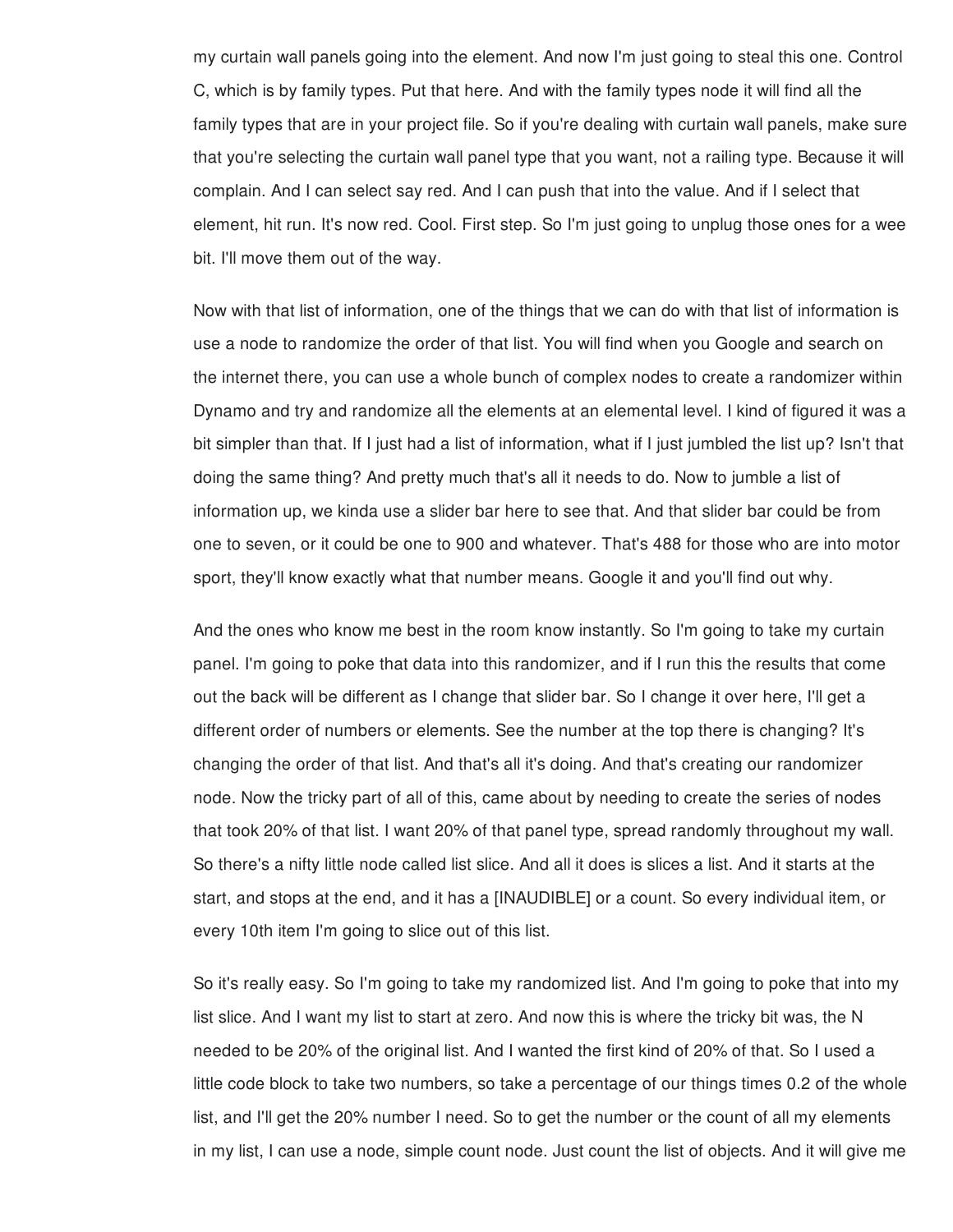a number. So I'm going to grab my curtain panel. And I'm going to put that into that node, And that'll count that list, the length of it, all the objects in there.

I'm going to take that number, and I'm going to put it up here into my little percentage calculator. And I'm going to take my percentage number, 20%. Put that in there. that's going to return a number. So if I run that, that will get something. There, 76. So I want between zero and 76. And if I take that and put that in the end, I've created a percentage selection tool. Just by managing that list. And then I can go and grab my elements over here, and I can take this list of elements, because this list now is a list of all the elements from the original thing so Dynamo understand what you're doing, and I can feed that into this element. Set parameter node. I'm going to set the type. And I can say, I want that to be-- let's make it a color we'll see --yellow. Put the yellow into there. Hit run. And I got 20% in a random order. Easy? Happy? I see smiley faces.

**AUDIENCE:** [INAUDIBLE]

**PRESENTER:** I will get the same 20% because I haven't changed the slider. And if I go and change the slider-- because this is a really good question --I'll get another 20% in a different order. So I'll get another 20%, and some of those 20% maybe the same as the first 20%, so I've got now 40% or somewhere between 20% and 40% yellow. So I haven't got a true 20% anymore.

## **AUDIENCE:** [INAUDIBLE]

**PRESENTER:** Yes this is the beauty. I'll show that in the next step because it more fun when we have completed the next piece. So to solve the next piece of the puzzle, is we need to kind of reset our curtain panel randomizer back to clear. So we want the last remaining 80% to be clear. And then when we adjust it, it's reorganizing the first 20 every time. So to do that, we basically copy and paste all of this stuff again. Which we did to get our first 20%, but instead of ending at a percentage, we end at the total list length. So get the remainder of the list. So it's really easy to do this one. We take our randomized list, and we put it into the slice. Now the slice doesn't start at zero this time, it starts where the last one left off. So we want it to start at the this one, at the 76, and we want that to go down into the start.

> And the end is the complete list. Which is this one, the count, that's the end. And we put that into the end. And then we take this list of items, put it into the element, that one into there, that one into there, and I can sit this one to clear, and then click run. Now I got my 20% yellow. And if I go to automatic, and I go find my slider bar, and this is what made this designer like whoa,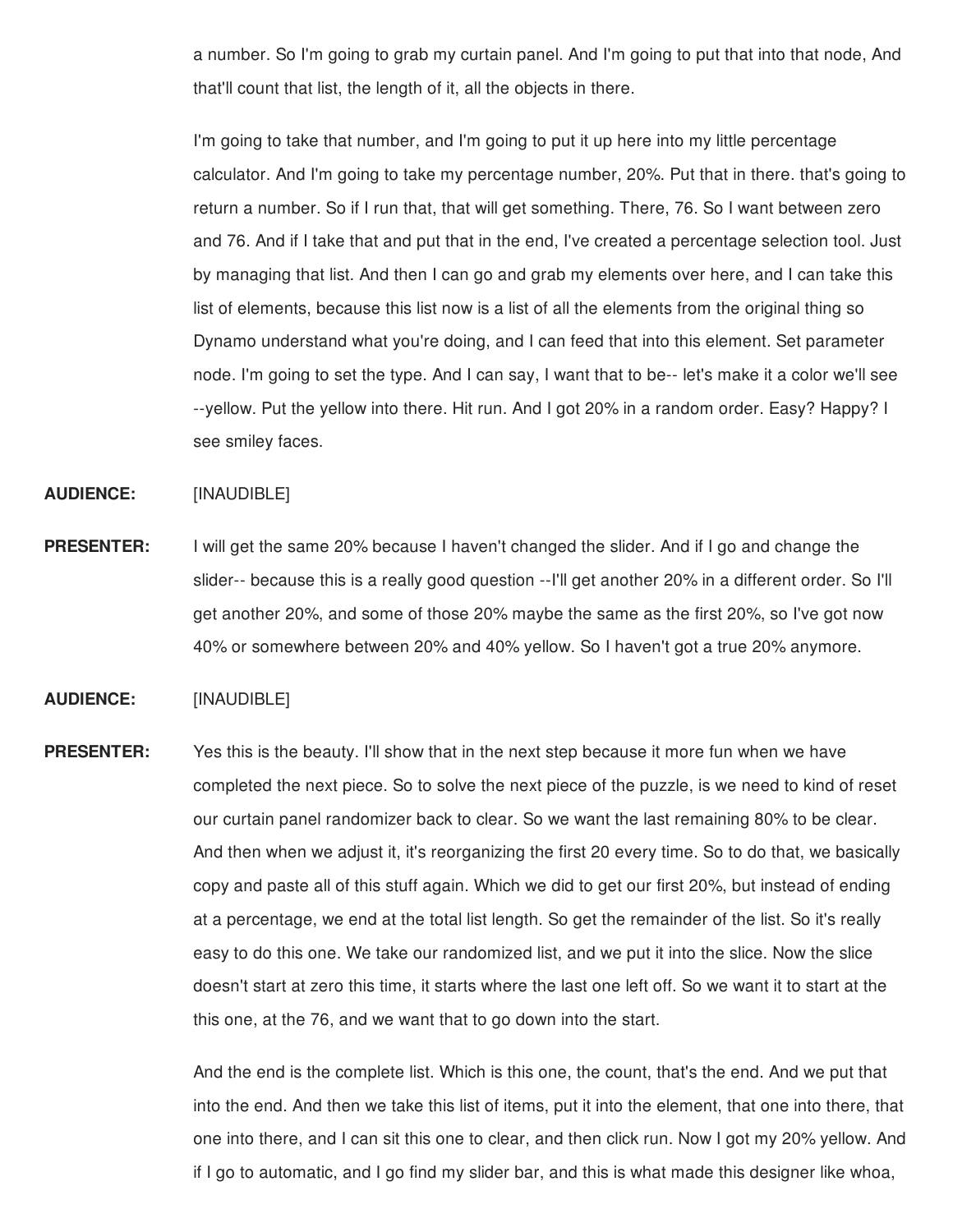and then he just sat there all night playing with the slider. You can see as you move it, it just updates. And he just sat there just like whoa. And the beauty about this, is you can go forward and back to previous designs now. Because I've got my list and I'm just jumbling it.

So if he liked number 122, he could write that down and then as he was scrolling along, he got oh, I like 276, and then if you go back to 122, you end up with the same pattern that you had before. And that's simple randomizer. Cool? Lost it. Right, so, one of the other issues that we had, so once we did it with one wall, he then got really excited, he wanted it across all of his walls on all of his building. So to go from the model element here, we went to the wall type. So we wanted to find all of that particular wall type and farm it though. So we use our wall types selection again. So we passed that into our element of types. Hang on. Let me check my notes. Yep, into there. And then I get my elements into my curtain panels. And this is where I've got to do a little bit of a dogleg. I can't just take this list and push it into the end, because this list has now got three elements in it, and I need to get a particular level of those elements.

So I need to flatten my list back down. So I'm going to flatten the list down to a single list of the panels for all three walls. Because if I run it now, I'll get a list, and there'll be panels in it, and then another list and panels in it. So I'm flattening it down. So I can use the list flatten function, and I can take my list, I can put it in there, and then it wants an amount to flatten it by. And I'm just, simple code block, double click into there, so I'm going to flatten it by one element.

## **AUDIENCE:** [INAUDIBLE]

**PRESENTER:** I could. But I kept it like this so I didn't have to rewrite all the handout. Sorry. But yes, you can use that one. So instead of doing this, you can click on here and use levels. And then from here, I need to grab my flattened list, put it into my count. Because I'm counting a different list, and then take this one and I'm going to feed that over into my randomizer. And then when I run it, it should run across. I need to select the right wall type. This one. Run. And now it's across all the walls. So it's 20% across all the walls. So not necessarily 20% in each wall, it's 20% across all the walls in this one. And you could rehash this script to do individual walls as well if you wanted to.

> And to extend that beyond, and to add additional layers, essentially all you have to do is highlight this bunch of nodes. Copy. Paste. Most of it's already all connected up for you. And then change the way the start, the end finishes. So this one here, our original end point is going to feed the start of the second one. And then this end point is going to feed our overall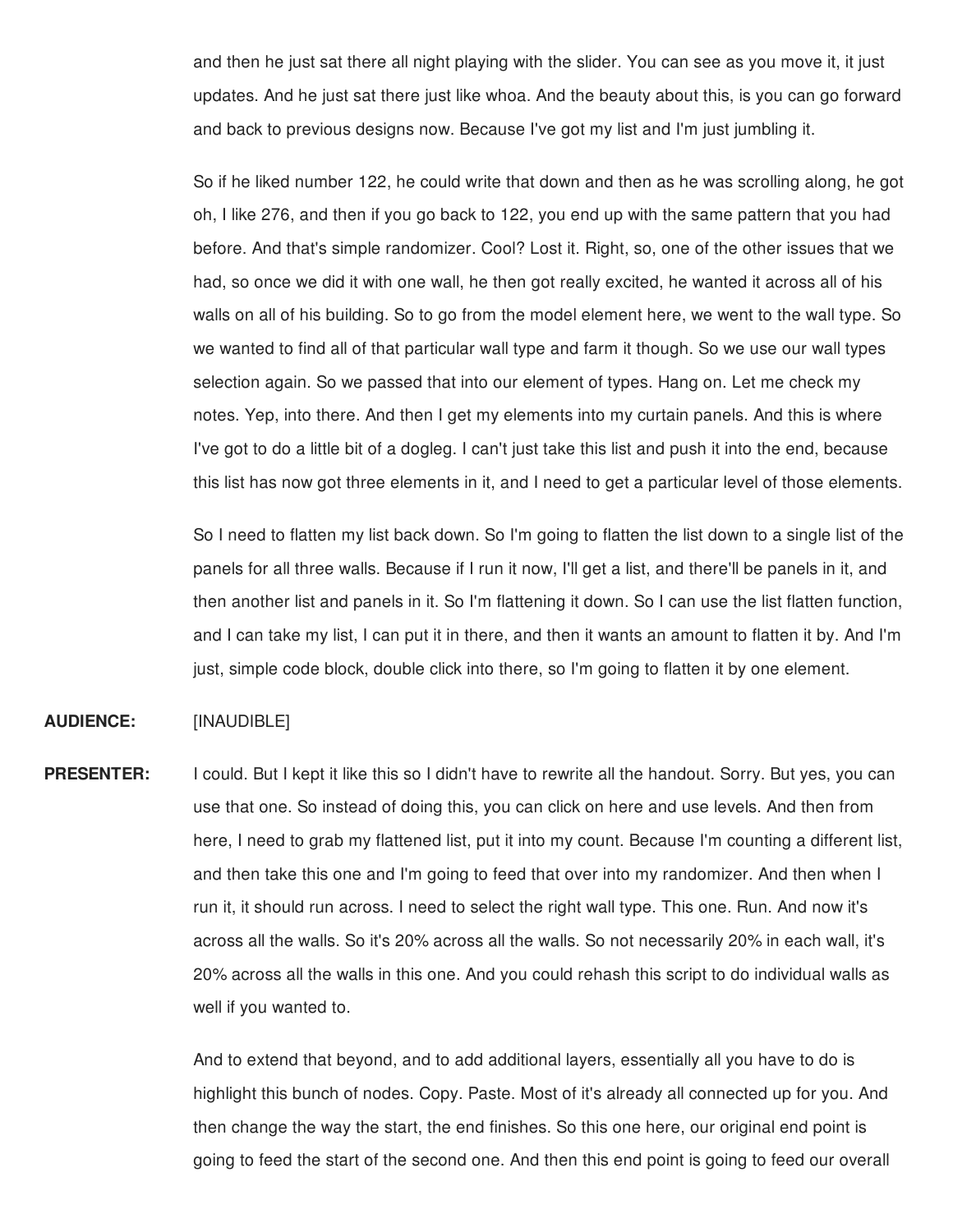start. And then I can set this to be 1%, and I could make 1% say red. And then if I run again, I should give it a red one. No, I didn't. Red, red.

Yes, there's my mistake. I want the-- I think I'm pretty sure I need to put that one in there for my percentage, to get the right amount of my percent. And then have I got it? No. Live demos. Go back to my notes. Actually, one better step. If I go to the complete one. So this is the one that's in the data set, and I've used little notes and stuff. And I've got little notes that describe the 20%, the 60%, and so on and so forth, then connect it all up for you. So essentially I can go in here and I can say, I want 30% to be this particular panel type. Say red. And this one could be blue. The rest I'm going to make clear. I got up there. I've already got blue, let's say green.

And I can put that one into there. Grab my thing, run. And you start to create some really nifty patterns. And again, depending on the speed of your computer and stuff, if you set it to automatic you can start to just see the patterns augment in real time. Cool? All right. So the next kind of challenge in the office was to get the work sets sorted out. So work sets are a real pain from a number of levels. We do a lot of collaborative working in New Zealand with partners in Australia and all over the world. With those earthquakes, there's an entire city called Christchurch that got demolished. Like literally demolished. 1,000 buildings came down, and we're rebuilding 1,000 buildings. So there's not enough people in New Zealand to actually complete the work, and we're having to work with people all over the place and dealing with that.

And that poses significant challenges with Revit. As you all know, sharing files at great distance is a problem. And contrary to popular belief, Australia is not next door to New Zealand. It is a plane ride, and a long one. So work sets. We have a strategy of trying to get all link files on work sets. All our work sets broken up by discipline, and bits and pieces like that. And our biggest challenge was getting our designers to work enough work flow around that. So we tried encouraging them to look at our startup screen in Revit. And on the startup screen in Revit we listed the work sets so that they were just there and you could find them. That didn't work. People were like, I don't know what to call my work sets. I'm like, it's on the startup screen. Oh, I didn't see it. OK.

So we figured Dynamo may help us with this one. And we had a bit of a think, and we found Bumblebee. Bumblebee came out, and I figured if I put all my work sets in an Excel spreadsheet, put the Excel spreadsheet on the network, and I connect Dynamo to the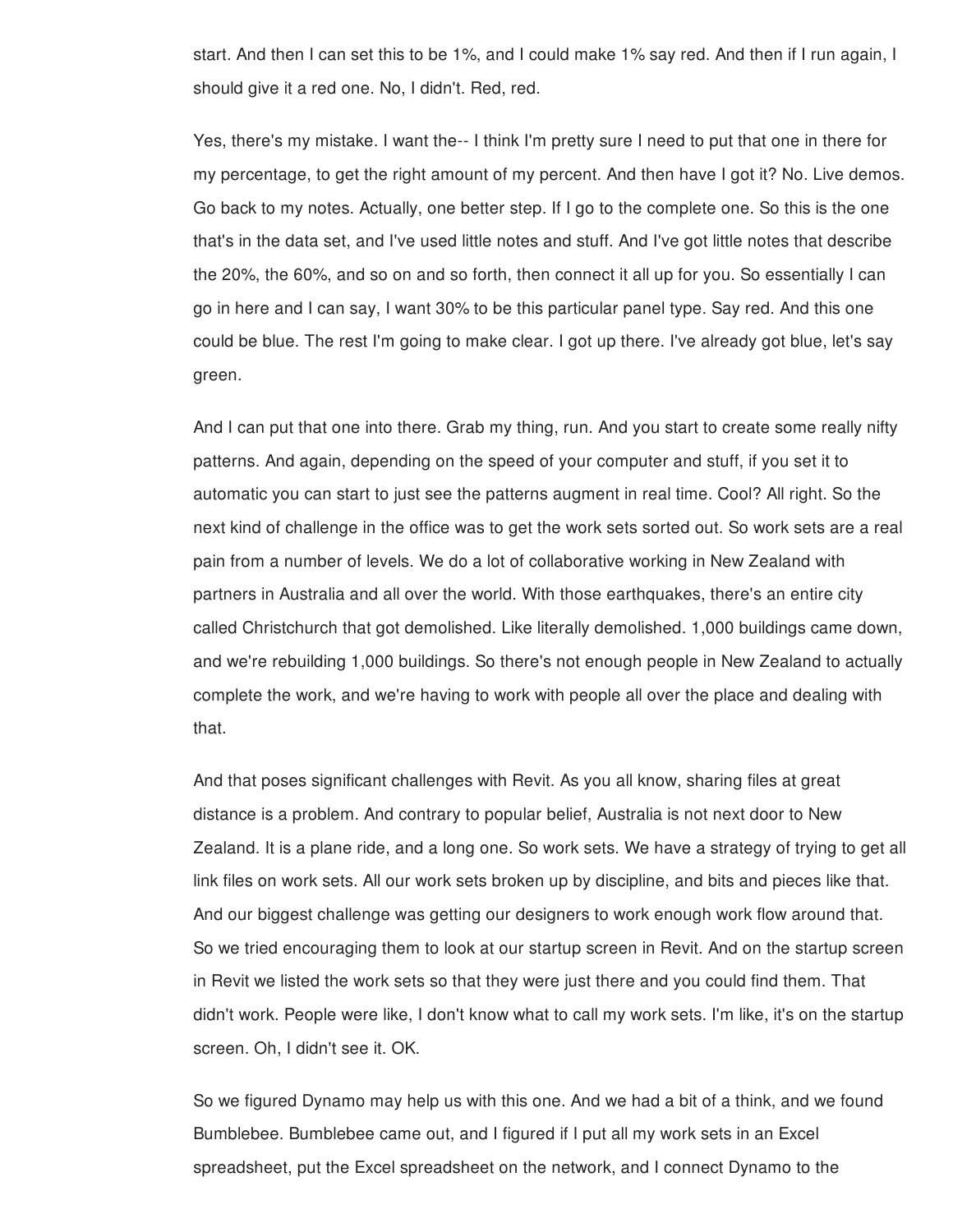spreadsheet, I can then hit run, and it makes the work sets and no one else has to think about it. So that's what this one does. So the first piece is basically read the information from Excel, and I use Excel read file basically. And the three parts of it, what is my file? And I use a node to go find the file. And then there's a node, a code block to go and put that into the sheet name, and then there is a node to go and say I want to read their information.

And then I extract some information out of that. So the first piece is to get rid of the header out of the Excel file. At the top it says work set name, and bits and pieces, the description and stuff like that. So I didn't want that as work sets, so I removed that. And then the thing when you're dealing with Excel, it's in rows and columns. That's in kind of like the reverse format that Dynamo needs. So there's a function called list transform, and effectively takes columns and rows and turns them 90 degrees in a simple sense. So we transform the list. So the list we get in Dynamo is effectively taking the rows, and instead of being single sub lists within a list, turns it into one continuous list of information. And then we just plug them into another node to create work sets based on the names that are in there. So I'll show you that, and we'll crack into the next one. So, blank Revit file. Nothing fancy about this file. First things first, gonna make it a work set of files. Going to collaborate on this one. And I've got my two default work sets in here. Now as part of the data set you get, you get the work set template as well.

And they Excel template, there's nothing fancy about it, but I want to explain what's in it. So this Excel template has some category names. And it has the, I guess the Revit category name. So in behind the scenes, Revit doesn't call the furniture category furniture, it calls it OST furniture. So if you try and create something in Dynamo and you're looking for the furniture category, won't find anything. It needs to be OST furniture. And then it'll find the furniture category. And then out the other side I've got in this Excel file a list of work set options. Now I'll explain what's going on with this just for information. But on sheet two, I've got our list of possible work set combinations. And in New Zealand we have a thing called MasterSpec, you have a MasterSpec over here, they're completely different.

Our numbering system is not anywhere near as complex as yours. We just have four numbers, yours is like eight numbers long. The So I've taken that specification list and turned them into possible categories for work sets. And then just used some Excel trickery, combined them to get a single number. [INAUDIBLE] I like that one. And then created a little drop down feature so people can kind of drop down and select the little work sets that they want. And, we're getting low on time, but this is the essence behind example number five. So if you know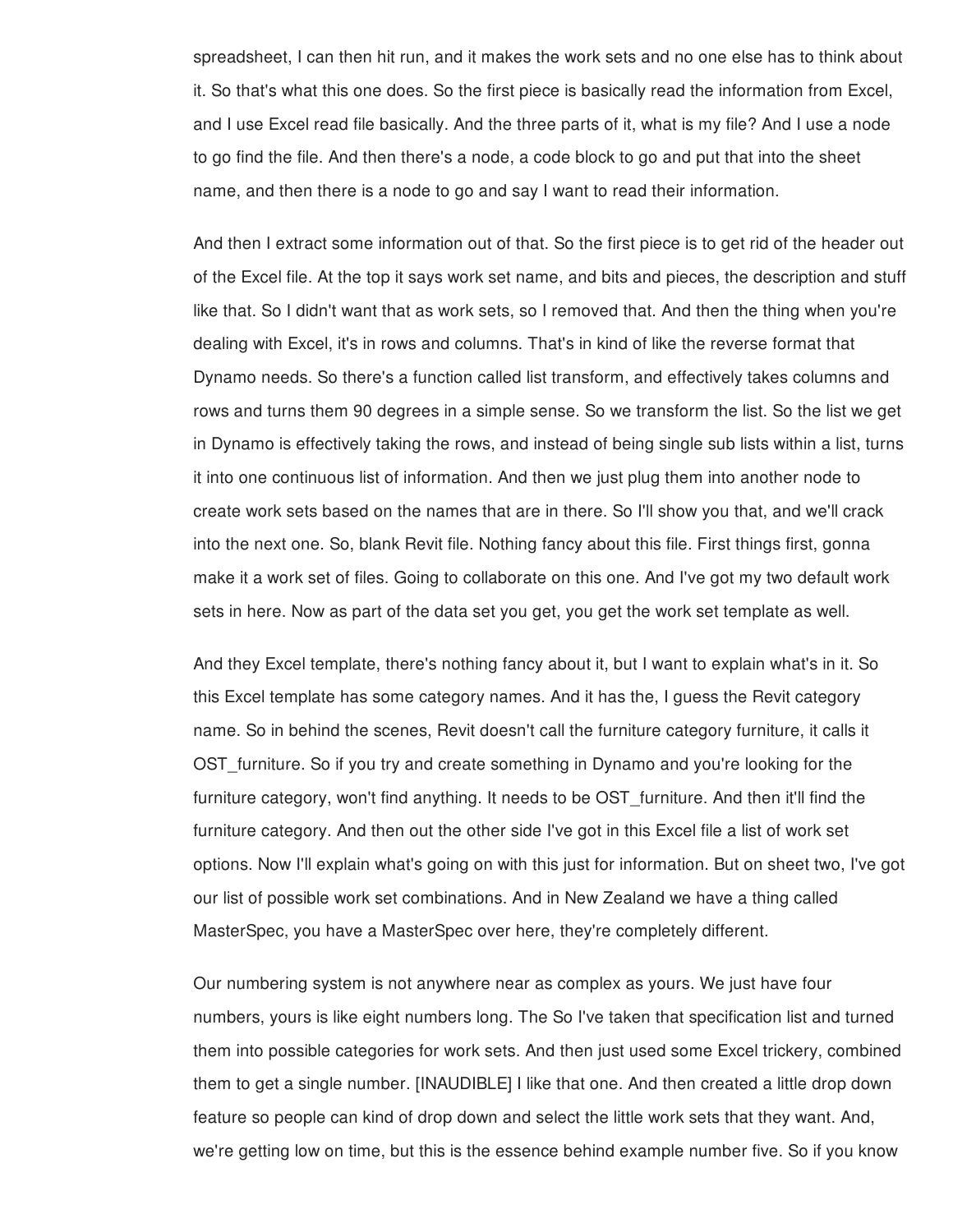what your work sets need to be, and if you know what all of the subcategories should be on what work set, you can then use Dynamo to grab all the elements on that subcategory and put them on the right work set.

And then all someone has to do at the end of the day is just click run, and like magic it all reformats itself. Caveat, it broke in 1.2. So the out of the box node that used to accept an element by parameter and would take a list of information into it, doesn't want to do that anymore. It only takes a single work set into it. So I'm asking some friends for some help on that one. Why did they break it was the first question. Because it was really useful and now it's not. So that's the Excel spreadsheet. And what we're going to grab as part of this Dynamo example is the subcategory names in example five. But in example four, we're going to grab the work set names.

And you can see there's quite a big list of work set names in this spreadsheet. If you were just doing a simple work set template, you might just have the five or the six work sets that you actually need. But this spreadsheet goes a wee bit further for example five as well. So I'll just close that. Close that, and into Dynamo. So I've cheated again. I've left all the node blocks in there just to try and minimize the amount of time I'd spend searching. But essentially the file path one, if you're wanting to connect to a file, you want to connect to the file path so Dynamo knows what file you're going to grab, and that will allow you to browse to something. So I'm going to browse to that spreadsheet.

This one here. And then once I've got that, I can then connect that to a file from path. So I'm getting the file this time. I've got the path in the first one. If you try and connect this to something, you haven't got the file. You've only got the file path. And then you've got to parse that to a node that's going to say, hey grab that file. I want that. I'm then going to put it into the Excel, or read from Excel node. There's several nodes in this area. So if you just do Excel, you can read write with Excel, you can do all sorts of stuff in Excel now with Dynamo. So if you want to push the random facade panels out to an Excel spreadsheet to give to a contractor to say, go build me these panels. And by the way, these panels are located at row column across my facade, you could do that. And you could write that out to an Excel file.

And you could give them all an ID number as well. So number 51 goes there kind of thing. So I'm gonna parse the file into the read from file. Simple code block there, double click, and I want sheet one. So my sheet name is sheet one, and I'm going to read as string. So I'm going to read it as just plain text. So I'm going to have a boolean function, and I'm going to said that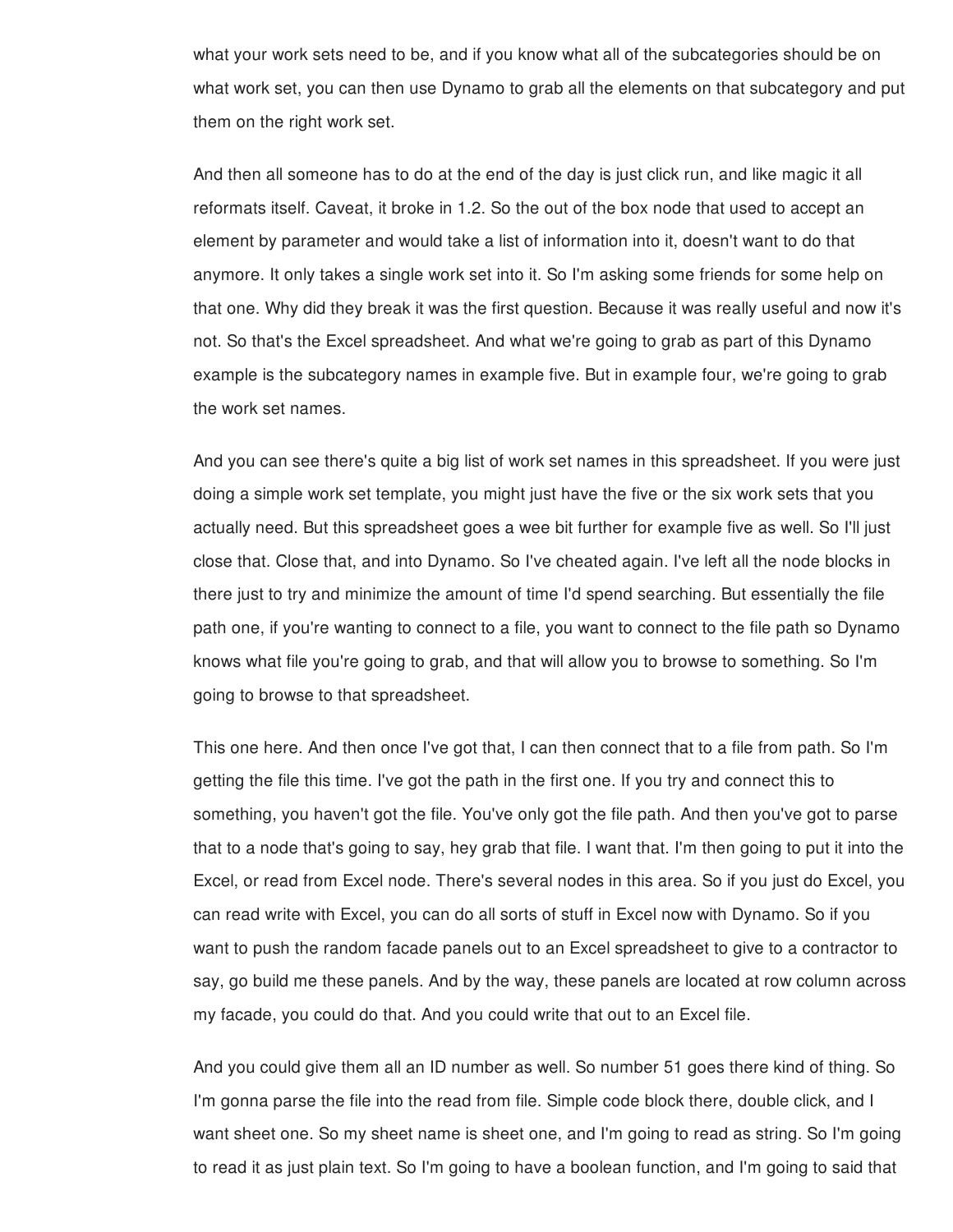to true because I want to read that as plain text, not numbers. Because Excel can have numbers and text in it. Now I talked about that we want to remove that header row. So at this point we've got a list of information that's starting to build up behind the scenes. I want to remove the first kind of row of information.

So I'm going to take the [? dotted ?] the list, and I'm going to put it into my list remove item at. So it's going to remove an item at a location. And the first item is always zero. So code block for zero. So I'm going to put it there. And then as we're dealing with Excel information, I need to transpose it. So I can go from the-- if I just hit run. So you have got lists and sub-lists of information. So the first list has got a first row, and first column, second column, third column. And I want to organize this so the columns are individual lists. Not each row is a new list. So that's what the list transpose does. And if I connect that, and I just run that one. You'll see that the list is now different. And I've got the first column of information, which was my subcategory names. And then I've got the second list. This one. That's all the Revit subcategories. And then further down, I have list two, which is the third column. And it's my work set names.

Sp I want to grab that list, and again, I could use that, and kinda get the thing at level two, but I'm just going to use the one that I had in the handout. I'm going to get the information from item number two, which was the third column of information. And because my list of work sets keeps repeating all the time, and I only want to get the unique items, I'm going to use the node to get unique items from my list. So I just end up with the work set names. So item, into there. If I run that one. I've got my work set names from my big long list. And if I want to create work sets, there's a node that says create work sets, and I take that list, put it in there. And if I just make that up a smidgen. So I've got those work sets, click run. Now I got those work sets.

Cool? Easy? Cool. We've got five minutes, so I'm going to-- the next example is quite long. The work set manager, I'll talk through it, but I probably will build it from scratch like these other ones. So we can stay on time. So the work set manager would basically took the same principle that we had before, with making the work sets, and took it to another level. I figured that if I got all my work set names so I know where all my subcategories are, and I want this list of information that's in my Excel spreadsheet, I want to automate that process of getting all the model elements on to the right work set. So it kind of looks like this at a conceptual level. So this first place is the same as what we've just done.

And then we add a piece up the top there to get all the work sets by the subcategories. And then down here we do some error checking and cleaning up the model elements per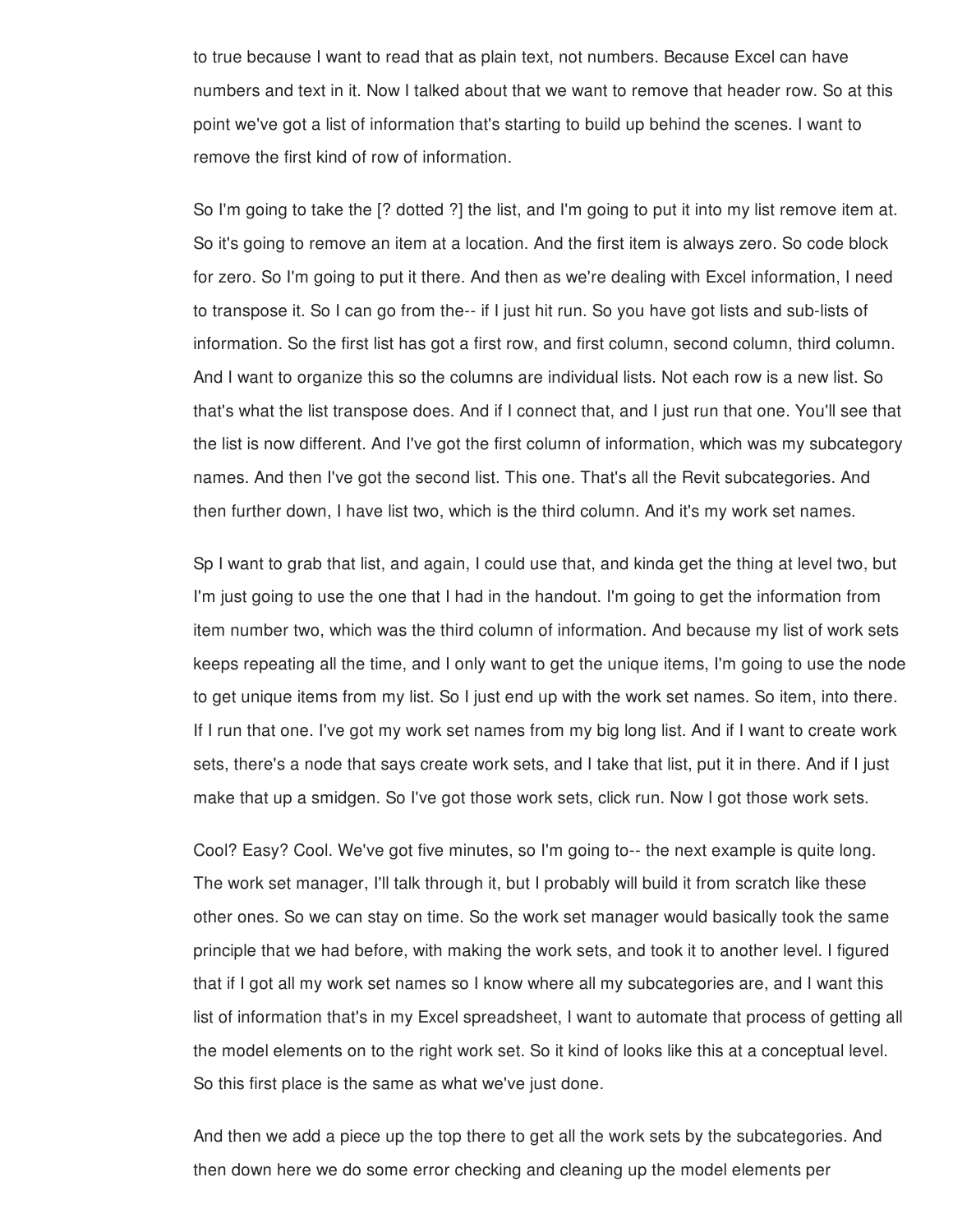subcategory. And then right out the end we go and say, with all these little model elements, if you're on a particular subcategory then you should be on a work set that relates to that subcategory. So that kind of, we've already seen that. That's what we've just done. So we can cut and paste that from example full. Then we do a transpose. And now we're getting the work set names, ad we're matching that with the subcategories. So back in the Excel spreadsheet I had that list of subcategories, that's why I had that list there. Because we're using the-- watch that one I believe. What is it? Match key values. So we take the Excel spreadsheet, and we're saying for each subcategory, go over and look to see what work set it should be on from that spreadsheet.

And we're matching those up. And that builds me a list of all the work set IDs. And that's what this piece of code or nodes does up here. So that was the one that I got Conrad from Grimshaw in New York to give me a hand with. That broken in 1.2. But he did a favor for me and he fixed it for this class. So, yay. But I couldn't get the last one fixed unfortunately for this class. So that basically goes in and creates a list of the work sets, and their true ID. So again, like the subcategories that have the OST on them, work sets, when you want to deal with them in Revit, they have a number. And Revit assigns that number based on the time it was created, times by pi and the square root of something on the other side of the planet. It goes, that's the number for your work set. They are definitely not one, two, three, four. They're like three, nine, two, and 56, and they're all over the place.

So you need this piece of code up here to generate or to fetch the work set IDs, after they've been created. And they'll be different from project to project depending on when they were created. And then we match those IDs using that map the IDs to the names. Now the tricky part in here was getting all the subcategories. We're getting all the elements of the subcategories, and not all subcategories have model elements. So you want to filter your list to be sensible. You don't want to be grabbing all the, say the grid lines or something like that, or annotation labels or things like that. Some of those things have predefined work sets, so you want to filter your list of subcategories to get the model elements. Because that's what we're trying to control.

And we take the index of the category name. So we pass that through to the category name, and we grab the elements of that category name. And then we want to grab the length of the list for the elements by category. So what you'll get in that list is a big long list of numbers. The list number two might be 27. List number 56 might be 3,000 and something. And what that is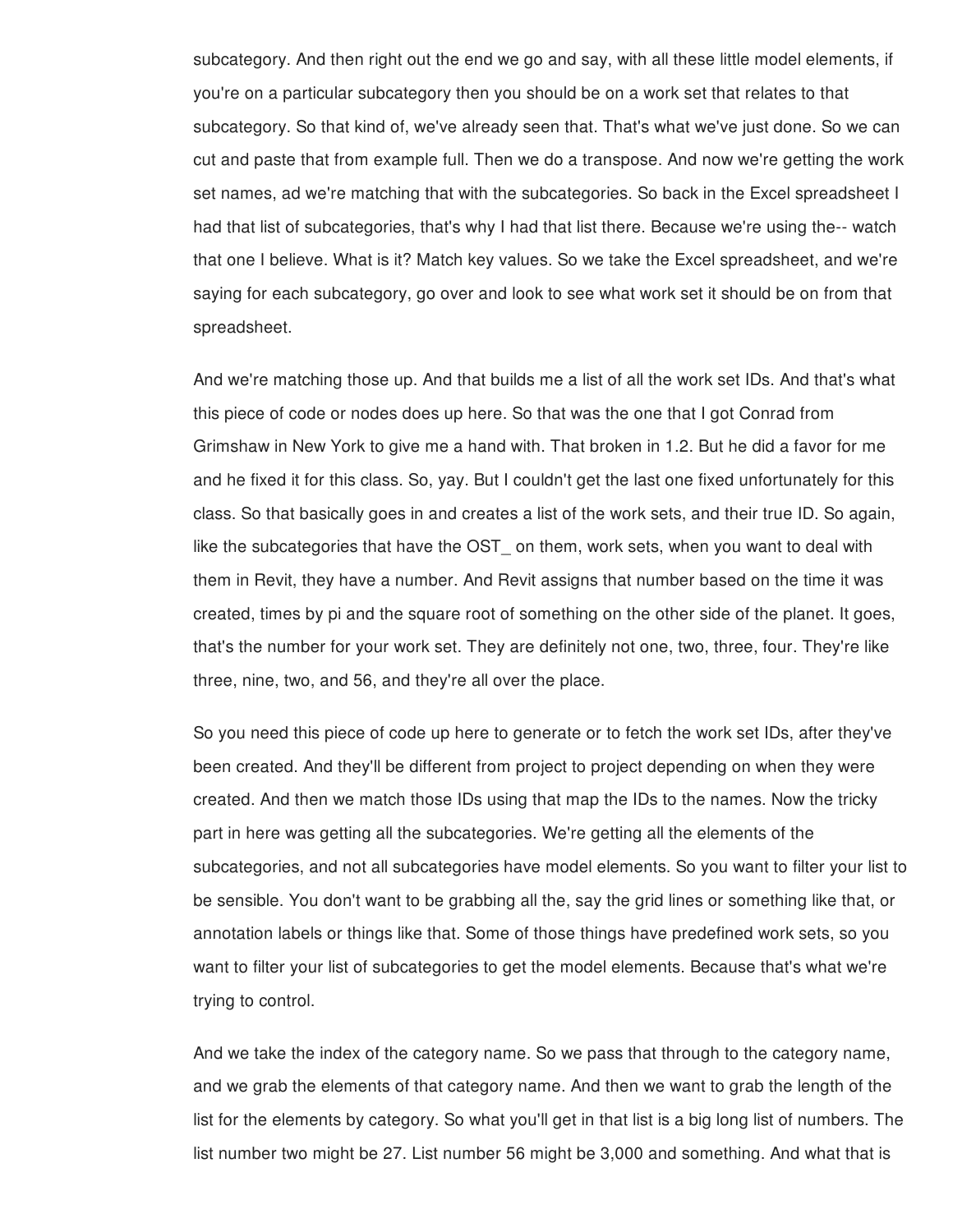saying is there are 3,000 elements on that subcategory. So we need to use the list, sub-list lengths to do a little bit of list management. So our work set IDs are just the work sets for the subcategories. So they'll have a lineal number one after the other, but our model elements will vary from subcategory to subcategory, and we need to be able to manage the two lists. So when you feed the parameter name into the element node right at the end, it's looking at the same list of information.

And what I mean by that is the model elements, if there's five model elements, it will be expecting to see the work set name five times at that point in the list. If it doesn't, it will break and it will start putting some of the model elements on other work sets, and then you're back to the way the guys just did it in the team anyway. So to do that, we have to create a list repeating node, and this is what this is doing. So the basic error checking here is to find any subcategories that have no model elements on it. It's highly likely that you'll choose a model element subcategory, like railings, and you'll have no railings in your project. So it'll return zero. No model elements.

And if we want to kind of manage the work sets for that thing, in the way the list is trying to repeat that is going to break at zero. So we need to kind of find all the zeros and add one to it. So this is what this error checking is doing. It's basically doing a little simple test, and it's just saying, hey, if it's greater than zero, don't worry about it. If it's less than zero, add one to it. So I got a list of ones and 10s and 20s. And then I use the list repeat item by length node and that one connects back up into some lists lengths because that's telling us how many times I need to repeat the same names by and it reconnects back up into that one which is the list met the IDs. So I've got my works days to my subcategories of got the number of elements in my subcategories with that list lengths, and I combine it into that one, and it will produce a list that creates a series of work sets based on the number of objects.

And then I feed that into one that we've already used before, which is an element set parameter. And I'm going to set the parameter of a work set, and it works. Or it did in 1.0. But it doesn't work anymore, because the bug came along and killed it . So I'll show you it's sort of working, but not working. And I'll fly over it just by cheating, by going to the end. So you can see. So everyone's seen this house. This house that's got the work sets in it already. And if I go and turn on the work set visibility, everything's all on one work set. And if I fire up that code, and the way that code should work.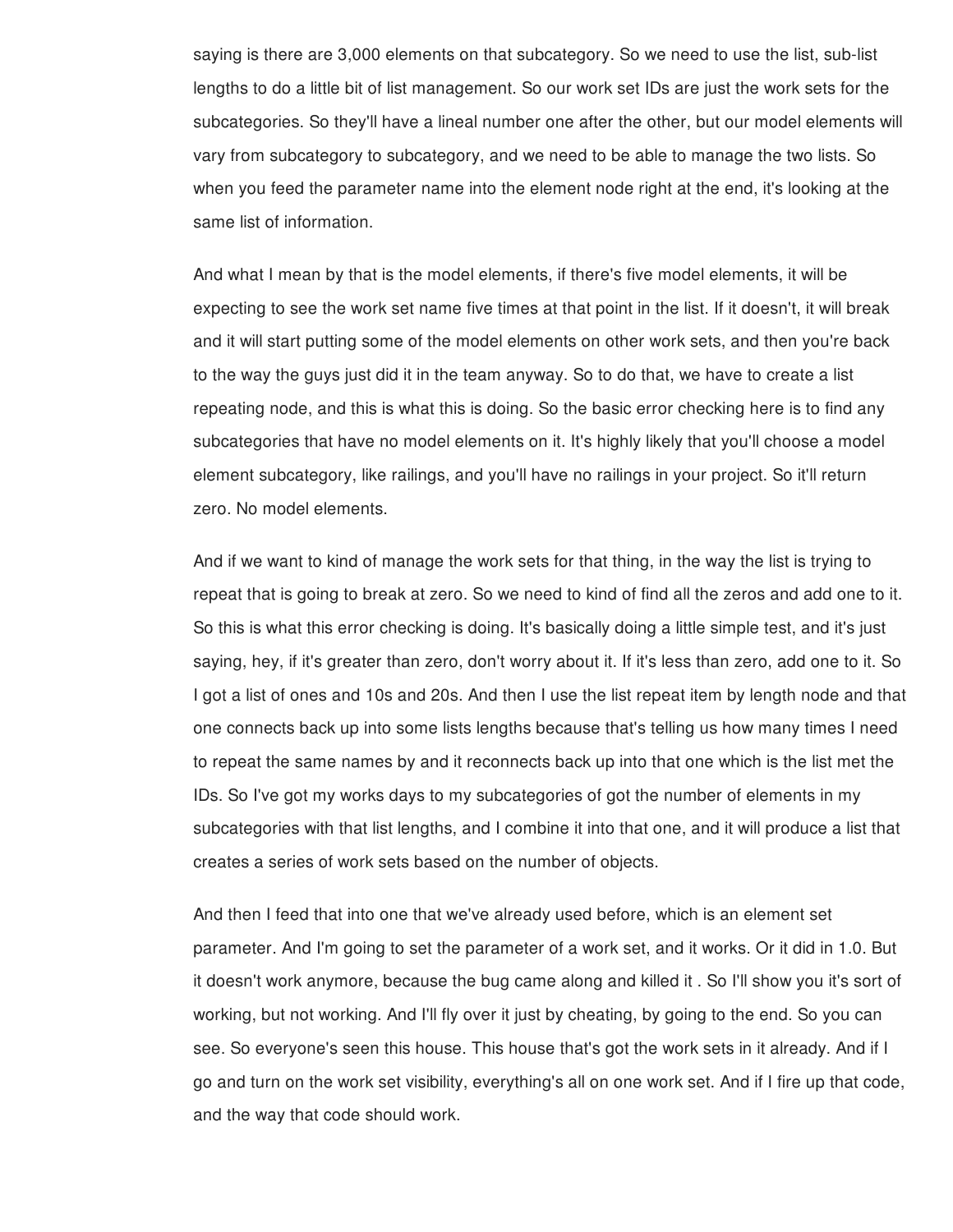It's going to browse for my spreadsheet again. It's all connected up. And we'll come back and look at some of these lists things and lengths and stuff. But down here is where it's supposed to work. This one here feeds a list of information into this value, and if I click run I get a big kind of error message down here, and you can see all the values. They're null. It's not accepting the list of information. And previously it did accept that list of information. This list is in the right format based on the elements it's expecting, but it's not accepting a list anymore. And I've done some testing with it, they've changed the way this element, set parameter thing works, and it's not accepting a list for a value. It will accept a single number. So if I take the work set number for this one here, say 361, and I run that into there it will work, and it will move all the model elements over onto that work set.

I'm not sure which one 361 is. It was probably the previous one. Let's change the color. Say, 357. And hopefully it'll change color in the background to a different one. There you go. So you can see in the background it's changed all the work sets, but all the ones are on the same work set. So I hope to get a resolution for that, and I'll update and I'll email you all the list and saying it's fixed. Apart from that, there was a couple of slides on what's new. What's new, and what I was going to talk about was Dynamo Player. Dynamo Player is a nifty little app for all of those people who are wanting a simple way of just giving people something to just go run. So the concept of this is you build your nodes, you file those in a folder on the server, and then you just tell people to go run that one. And all they have to do is run that in Dynamo Player, and as long as you don't have any kind of tricky kind of selection stuff going on, it should run without error.

I forget which person it was. It might be John. One of the guys out there on the Dynamo community has made a special node so when it works in Dynamo Player, it will pause and allow you to select an object . and then run again. And I believe Autodesk is trying to work on cleaning up the stuff as well. So when you hit run and you have to select an element, it'll prompt you and you go and select it, and then it will continue. So that's a nifty little tool. And I think that's kind of a game changer for Dynamo.

**AUDIENCE:** There is no data shape package. [INAUDIBLE]

**PRESENTER:** Yes. Yep. And there's another node out there that's also providing a multi input as well. So if you need to do a lot of multi inputs, it'll pop up a thing for multi inputs as well. So there's a lot of cool stuff there.